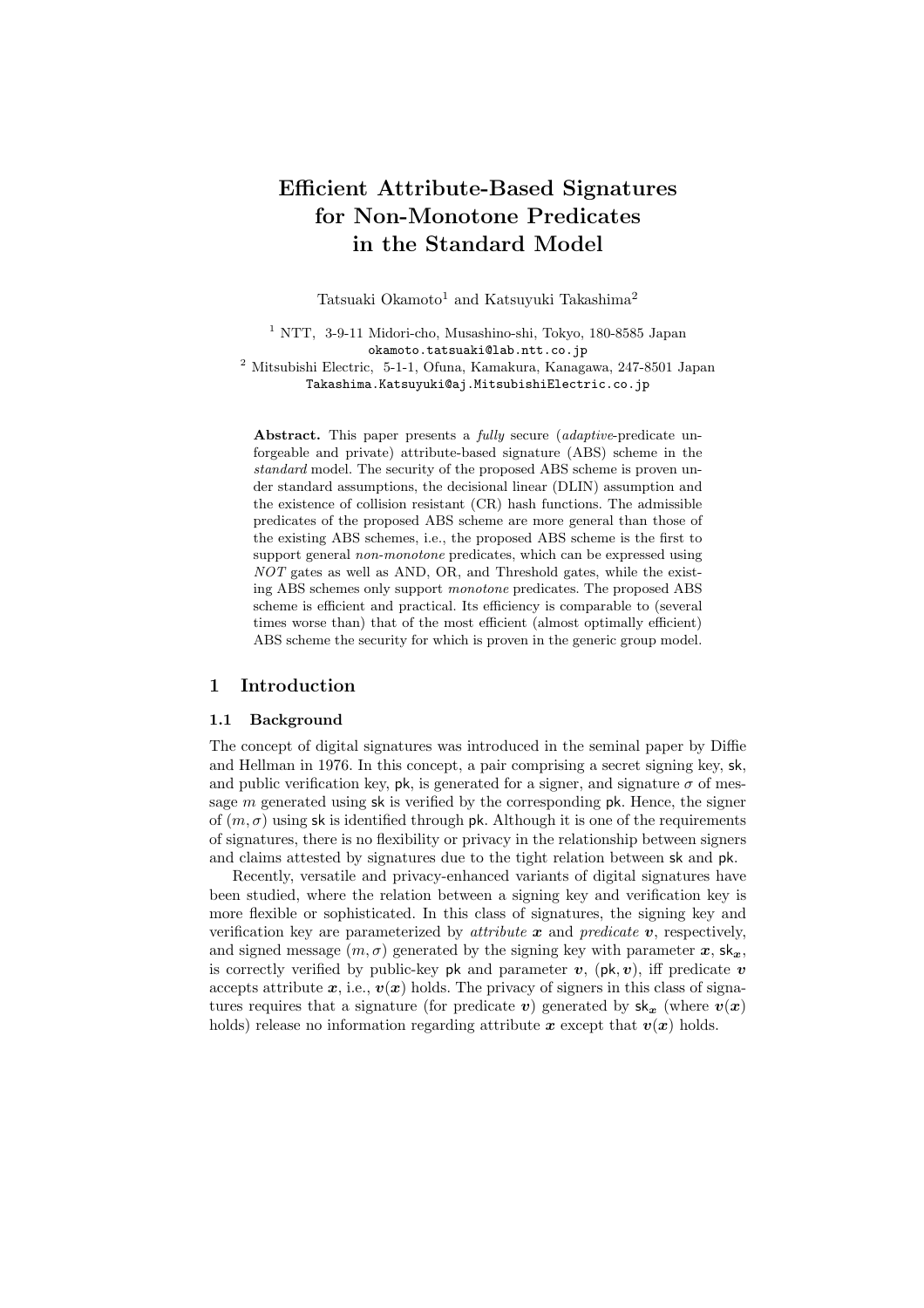When predicate v is the equality with parameter v (i.e.,  $v(x)$  holds iff  $x = v$ ), the class of signatures for this predicate is *identity-based signatures* (IBS) [25]. Here note that there is no room for privacy in IBS, since predicate *v* uniquely identifies attribute x of the signer's secret key,  $sk_x$ , such that  $x = v$ .

*Group signatures* [9] are also in this class of signatures with another type of predicate  $v$ , where  $v(x)$  holds iff predicate parameter v is the group identity (or  $pk<sub>v</sub>$  is a public key identifying group v) and attribute x is a member identity of group v (or  $sk_x$  is a secret key of member x of group v). Due to the privacy requirement, signatures generated using  $sk_x$  release no information regarding member identity  $x$  except that  $x$  is a member of group  $v$  (Note that the concept of group signatures traditionally requires the *privacy-revocation* property as well as the above-mentioned privacy).

Recently, this class of signatures with more sophisticated predicates, *attributebased signatures* (ABS), has been extensively studied [11–13, 16–19, 24, 27], where x for signing key  $sk_x$  is a tuple of attributes  $(x_1, \ldots, x_i)$ , and v for verification is a threshold or access structure predicate. The widest class of predicates in the existing ABS schemes are monotone access structures [18, 19], where predicate  $\boldsymbol{v}$  is specified by a monotone span program (MSP),  $(M, \rho)$ , along with a tuple of attributes  $(v_1,\ldots,v_j)$ , and  $v(x)$  holds iff MSP  $(M,\rho)$  accepts the truthvalue vector of  $(\mathsf{T}(x_{i_1} = v_1), \ldots, \mathsf{T}(x_{i_j} = v_j))$ . Here,  $\mathsf{T}(\psi) := 1$  if  $\psi$  is true, and  $\mathsf{T}(\psi) := 0$  if  $\psi$  is false (For example,  $\mathsf{T}(x = v) := 1$  if  $x = v$ , and  $\mathsf{T}(x = v) := 0$ if  $x \neq v$ ). In general, such a predicate can be expressed using AND, OR, and Threshold gates.

An example of such monotone predicate  $v$  for ABS is (Institute  $=$  Univ. A) AND (TH2((Department = Biology), (Gender = Female),  $(Age = 50's)$ ) OR (Position = Professor)), where TH2 means the threshold gate with threshold value 2. Attribute  $x_A$  of Alice is ((Institute := Univ. A), (Department := Biology), (Position := Postdoc), (Age := 30), (Gender := Female))), and attribute  $x_B$  of Bob is ((Institute := Univ. A), (Department := Mathematics), (Position  $\mathbf{z} := \text{Professor}$ ,  $(\text{Age} := 45)$  (Gender  $:= \text{Male}$ )). Although their attributes,  $\mathbf{x}_A$ and  $x_B$ , are quite different, it is clear that  $v(x_A)$  and  $v(x_B)$  hold, and that there are many other attributes that satisfy  $v$ . Hence Alice and Bob can generate a signature on this predicate, and due to the privacy requirement of ABS, a signature for *v* releases no information regarding the attribute or identity of the signer, i.e., Alice or Bob (or other), except that the attribute of the signer satisfies *v*.

There are many applications of ABS such as attribute-based messaging (ABM), attribute-based authentication, trust-negotiation and leaking secrets (see [18, 19] for more details).

The security conditions for ABS are given hereafter (see Section 3.2 for the formal definitions).

**Unforgeability:** A valid signature should be produced only by a *single* signer whose attribute  $x$  satisfies the claimed predicate  $v$ , not by a collusion of users who pooled their attributes together. More formally, no poly-time adversary can produce a valid signature for a pair comprising predicate and message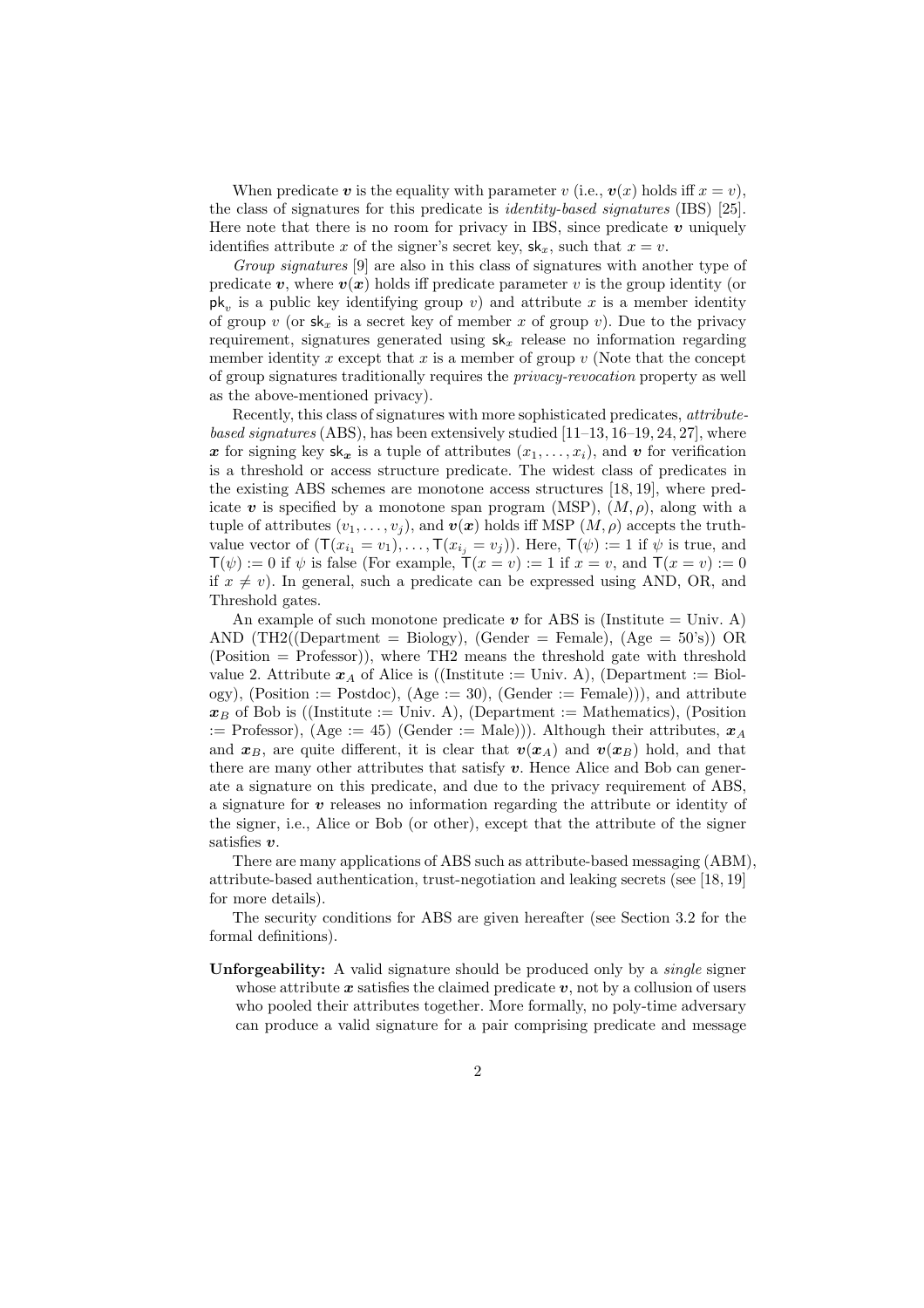$(v, m)$ , even if the adversary *adaptively* chooses  $(v, m)$  after executing secretkey and signing oracle attacks, provided that  $x$  where  $v(x)$  holds is not queried to the secret-key oracle and  $(v, m)$  is not queried to the signing oracle (We simply call this unforgeability "*adaptive*-predicate unforgeability" or more simply "unforgeability").

We can also define a *weaker* class of unforgeability, '*selective*-predicate unforgeability,' where an adversary should choose predicate  $v$  for the forgery signature before executing secret-key and signing oracle attacks.

**Privacy:** A signature for predicate  $v$  generated using secret key  $sk_x$  releases no information regarding attribute  $x$  except that  $v(x)$  holds.

More formally, for any pair of attributes  $(x_1, x_2)$ , predicate  $v$  and message m, for which  $v(x_1)$  and  $v(x_2)$  hold simultaneously, the distributions of two valid signatures  $\sigma(m, v, sk_{x_1})$  and  $\sigma(m, v, sk_{x_2})$  are equivalent, where  $\sigma(m, v, sk_x)$ is a correctly generated signature for  $(m, v)$  using correct secret key  $sk_x$  with attribute *x* (We simply call this condition "*privacy*").

**Full Security:** We say that an ABS scheme is *fully* secure if it satisfies *adaptive*predicate unforgeability and *privacy*.

Maji, Prabhakaran, and Rosulek [18, 19] presented ABS schemes for the widest class of predicates among the existing ABS schemes, monotone access structure predicates, which cover threshold predicates as special cases. The scheme shown in [18] is an almost optimally efficient ABS scheme, but the security was only proven in the generic group model. The scheme shown in [19] is the only existing ABS scheme for which (full) security was proven in the standard model. It is, however, much less efficient and more complicated than the scheme in [18] since it employs the Groth-Sahai NIZK protocols [10] as building blocks.

Li, Au, Susilo, Xie and Ren [16], Li and Kim [17], and Shahandashti and Safavi-Naini [24] presented ABS schemes that are proven to be secure in the standard model. However, the proven security is not the full security, but a weaker level of security with *selective*-predicate unforgeability. Moreover, the admissible predicates in [17] are limited to conjunction or  $(n, n)$ -threshold predicates, and those of [16, 24] are limited to  $(k, n)$ -threshold predicates.

Guo and Zeng [11] and Yang, Cao and Dong [27] presented ABS schemes for threshold predicates, but their security definitions do not include the *privacy* condition of ABS.

Khader [12, 13] presented ABS schemes for monotone access structure predicates. These schemes, however, do not satisfy the *privacy* condition of ABS, since they only conceal the identity of the signer. They also reveal the attributes that the signer used to generate the signature. In addition, the security is proven in a non-standard model, the random oracle model.

Based on this background, there are two major problems in the existing ABS schemes.

1. No ABS scheme for *non-monotone* predicates, which can be expressed using NOT gates as well as AND, OR and Threshold gates, has been proposed (even in a weaker security notion or a non-standard model).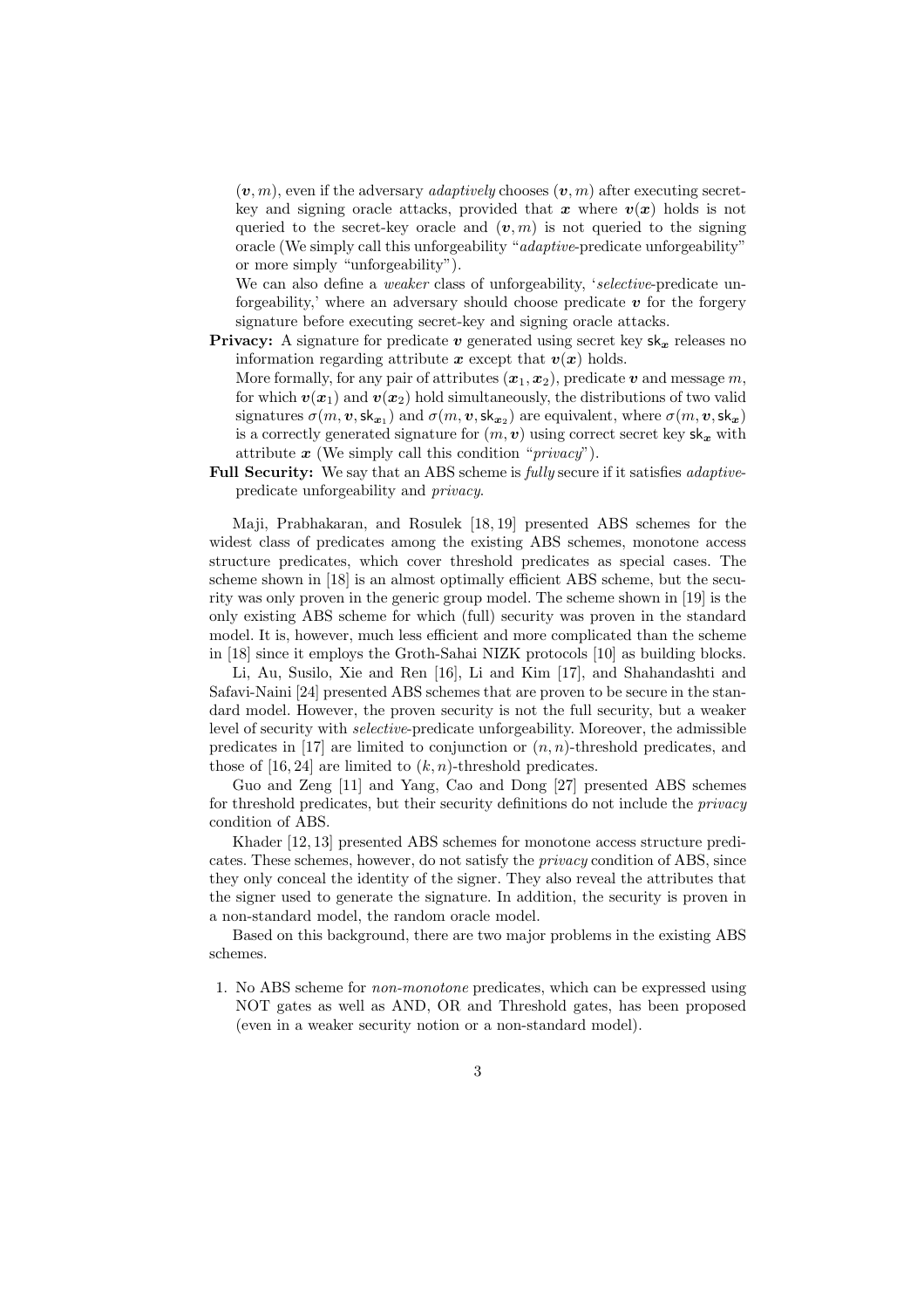2. The only fully secure ABS scheme in the *standard* model [19] is much less efficient than the (almost optimally efficient) ABS scheme in the generic group model [18].

Non-monotone predicates should be used in many ABS applications. For example, annual review reports in the Mathematics Department of University A are submitted by reviewers, and these reports are anonymously signed by the reviewers through ABS with some predicates. The predicates may be selected freely by them (signers) except that it should be in the following form: NOT((Institute  $=$  Univ. A) AND (Department  $=$  Mathematics)) AND  $(\cdots)$ .

#### **1.2 Our Results**

This paper addresses these problems simultaneously.

- **–** This paper proposes the first fully secure (i.e., adaptive-predicate unforgeable and perfectly private) ABS scheme for a wide class of predicates, *nonmonotone* access structures, where  $x$  for signing key  $sk_x$  is a tuple of attributes  $(x_1, \ldots, x_i)$ , non-monotone predicate v is specified by a *span program* (SP)  $(M, \rho)$  along with a tuple of attributes  $(v_1, \ldots, v_j)$ , and  $v(x)$  holds iff SP  $(M, \rho)$  accepts the truth-value vector of  $(\mathsf{T}(x_{i_1} = v_1), \ldots, \mathsf{T}(x_{i_i} = v_j)).$ Our scheme can be generalized using non-monotone access structures combined with *inner-product relations* (see Definition 5 and the remark). More precisely, attribute  $x$  for signing key  $sk_x$  is a tuple of attribute vectors  $(e.g., (\overrightarrow{x}_1,\ldots,\overrightarrow{x}_i) \in \mathbb{F}_q^{n_1+\cdots+n_i}),$  and predicate *v* for verification is a nonmonotone access structure or span program (SP)  $(M, \rho)$  along with a tuple of attribute vectors  $(e.g., (\overrightarrow{v}_1, \ldots, \overrightarrow{v}_j) \in \mathbb{F}_q^{n_1 + \cdots + n_j}$ , where the componentwise inner-product relations for attribute vectors (e.g.,  $\{\vec{x}_i, \vec{v}_i = 0 \text{ or not }$  ${e}_{i\in\{1,...,j\}}$  are input to SP  $(M,\rho)$ . Namely,  $v(x)$  holds iff the truth-value vector of  $(\mathsf{T}(\vec{x}_{i_1} \cdot \vec{v}_1 = 0), \ldots, \mathsf{T}(\vec{x}_{i_j} \cdot \vec{v}_j = 0))$  is accepted by SP  $(M, \rho)$ . **Remark:** In our scheme (Section 4), attribute *x* is expressed by the form  $\Gamma := \{(t, x_t) \mid t \in T \subseteq \{1, \ldots, d\}\}\$ in place of just an attribute tuple  $(x_1,\ldots,x_i)$ , where t identifies a sub-universe or category of attributes, and  $x_t$  is an attribute in sub-universe t (examples of  $(t, x_t)$ ) are (Name, Alice) and (Age, 38)). Predicate  $\boldsymbol{v}$  is expressed by  $\mathbb{S} := (M, \rho)$ , where  $\rho$  is abused as  $\rho$  (defined by SP) combined with  $\{(t_i, v_i) | i = 1, \ldots, \ell\}$  (see Definitions 4 and 5 for the difference regarding  $\rho$  in SP and S).
- **–** The proposed ABS scheme is proven to be fully secure under standard assumptions, the *decisional linear (DLIN)* assumption (over prime order pairing groups) and the existence of *collision resistant (CR) hash* functions, in the *standard* model.
- **–** In contrast to the ABS scheme in [19] that employs the Groth-Sahai NIZK protocols, our ABS scheme is more directly constructed without using any general subprotocols like NIZK. Our construction is based on the dual pairing vector spaces (DPVS) proposed by Okamoto and Takashima [20, 21, 14, 22], which can be realized from *any type of (e.g., symmetric or asymmetric)*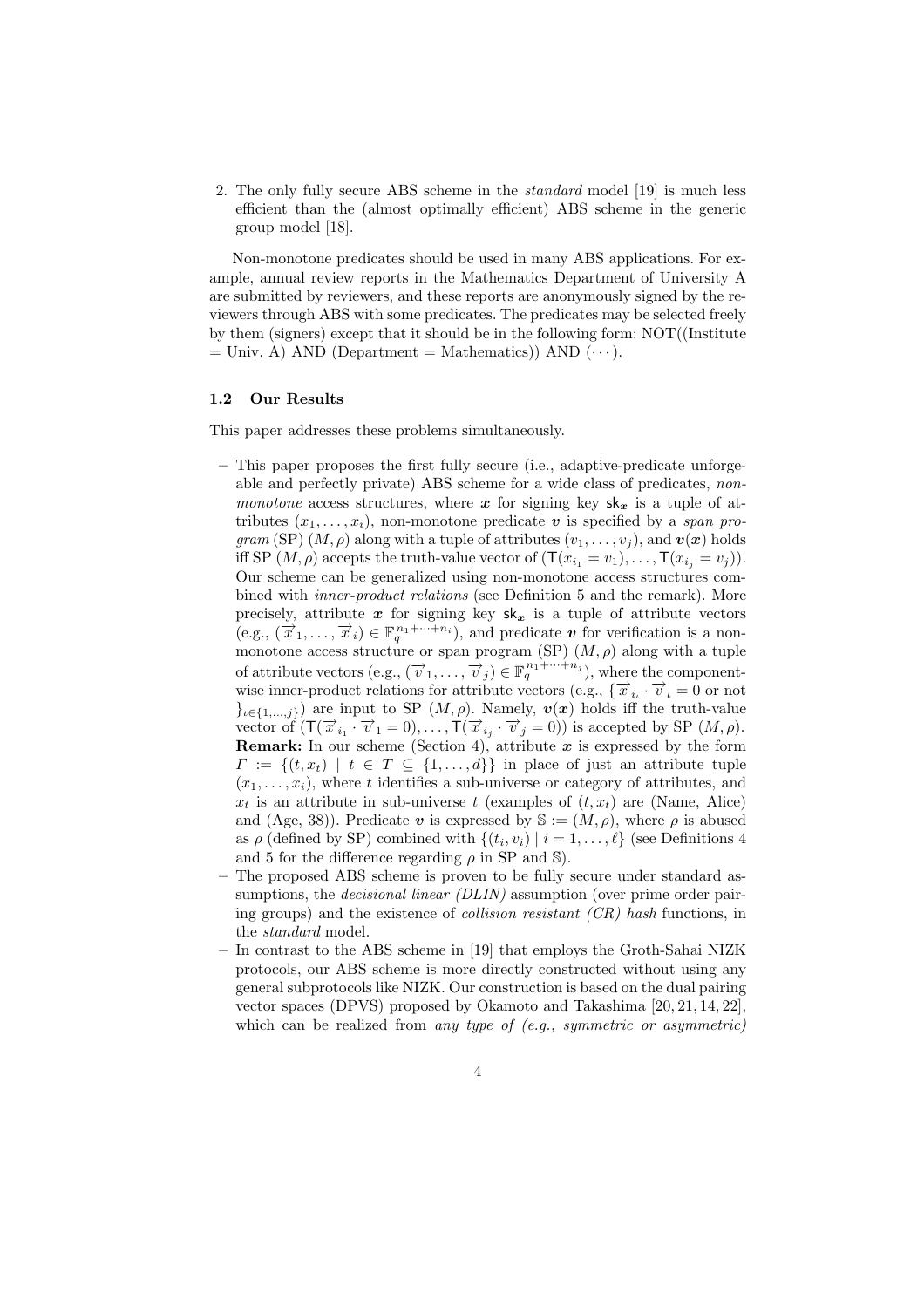*prime order bilinear pairing groups*. See Section 2.1 for the concept and actual construction of DPVS.

**–** To prove the security (especially the unforgeability), this paper employs the techniques for fully secure functional encryption (FE) [14, 22], which elaborately combine the dual system encryption methodology proposed by Waters [26] and DPVS.

Note that although the techniques for the FE schemes in [14, 22] can be employed for ABS, it is still a challenging task to construct a fully secure ABS scheme, since the security requirements of ABS and FE differ in some important points, for example, the privacy condition is required in ABS but there is no counterpart notion in FE. This paper develops several novel techniques for our ABS scheme. See Section 4.1 for more details.

- **–** The efficiency of the proposed ABS scheme is comparable to that of the most efficient ABS scheme in the generic group model [18], and better than that of the only existing fully secure ABS scheme in the standard model [19]. See Section 4.4 for a comparison.
- **–** This paper also presents an extension, multi-authority (MA) setting, of the proposed ABS scheme in Section 5. One of the merits of our MA-ABS scheme is that it is seamlessly extended from the original (single-authority (SA)) setting, in which the signing and verification algorithms of the MA-ABS scheme are essentially the same as those of the original ABS (SA-ABS) scheme.

In MA-ABS, each authority called an attribute authority is responsible for a category of attributes, and a user obtains a part of secret key for each attribute from an attribute authority responsible for the category of the attribute. We follow the model of MA-ABS introduced in [18, 19], where a central trustee in addition to attribute authorities is required but no interaction among attribute authorities (and the trustee) is necessary, and different attribute authorities may not trust each other, nor even be aware of each other.

We prove that the proposed MA-ABS scheme is fully secure (in the sense of the MA-ABS model of [18, 19]) under the DLIN assumption and CR hash functions in the standard model (see the full version of this paper for the proof). Our MA-ABS scheme is almost as efficient as the original SA-ABS scheme.

#### **1.3 Related Works**

**– Ring and mesh signatures:** Ring and mesh signatures [23, 4] are related to ABS.

In the ring signatures, the claimed predicate on a signature of message  $m$  is that  $m$  is endorsed by one of the users identified by the list of public keys  $(\mathsf{pk}_1, \mathsf{pk}_2,\ldots)$ , or the predicate is a disjunction of a list of public keys. A valid ring signature can be generated by one of the listed users.

The mesh signatures are an extension of ring signatures, where the predicate is an access structure on a list of pairs comprising a message and public key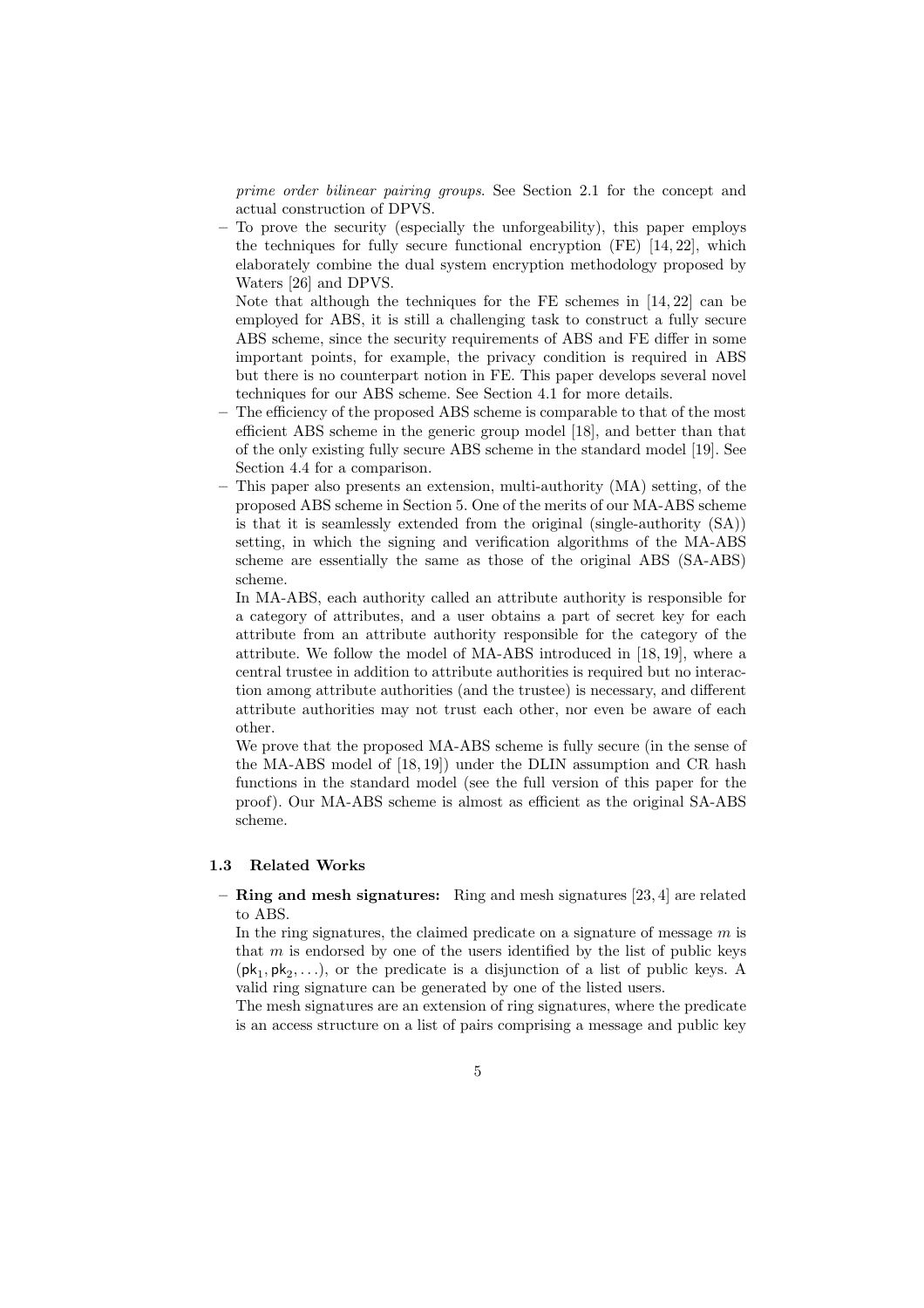$(m_i, \mathsf{pk}_i)$ , and a valid mesh signature can be generated by a person who has enough standard signatures  $\sigma_i$  on  $m_i$ , each valid under  $\mathsf{pk}_i$ , to satisfy the given access structure.

A crucial difference between mesh signatures and ABS is the security against the collusion of users. In mesh signatures, several users can collude by pooling their signatures together and create signatures that none of them could produce individually. That is, such collusion is considered to be legitimate in mesh signatures. In contrast, the security against collusion attacks is one of the basic requirements in ABS and MA-ABS, as described in Section 1.1 and Section 5.

**– Anonymous credentials (ACs):** Another related concept is ACs [2, 3, 5– 8]. The notion of ACs also provides a functionality for users to demonstrate anonymously possession of attributes, but the goals of ACs and ABS differ in several points.

As mentioned in [19], ACs and ABS aim at different goals: ACs target very strong anonymity even in the registration phase, whereas under less demanding anonymity requirements in the registration phase, ABS aims to achieve more expressive functionalities, more efficient constructions and new applications. In addition, ABS is a signature scheme and a simpler primitive compared with ACs.

#### **1.4 Notations**

When A is a random variable or distribution,  $y \stackrel{\mathsf{R}}{\leftarrow} A$  denotes that y is randomly selected from A according to its distribution. When A is a set,  $y \stackrel{\cup}{\leftarrow} A$  denotes that y is uniformly selected from A.  $y := z$  denotes that y is set, defined or substituted by z. When a is a fixed value,  $A(x) \rightarrow a$  (e.g.,  $A(x) \rightarrow 1$ ) denotes the event that machine (algorithm) A outputs a on input x. A function  $f : \mathbb{N} \to \mathbb{R}$ is *negligible* in  $\lambda$ , if for every constant  $c > 0$ , there exists an integer n such that  $f(\lambda) < \lambda^{-c}$  for all  $\lambda > n$ .

We denote the finite field of order q by  $\mathbb{F}_q$ , and  $\mathbb{F}_q \setminus \{0\}$  by  $\mathbb{F}_q^{\times}$ . A vector symbol denotes a vector representation over  $\mathbb{F}_q$ , e.g.,  $\overrightarrow{x}$  denotes  $(x_1, \ldots, x_n) \in \mathbb{F}_q^n$ .<br>For two vectors  $\$ inner-product  $\sum_{i=1}^{n} x_i v_i$ . The vector  $\overrightarrow{0}$  is abused as the zero vector in  $\mathbb{F}_q^n$ for any n.  $X<sup>T</sup>$  denotes the transpose of matrix X. A bold face letter denotes an element of vector space  $\mathbb{V}$ , e.g.,  $\boldsymbol{x} \in \mathbb{V}$ . When  $\boldsymbol{b}_i \in \mathbb{V}$   $(i = 1, \ldots, n)$ ,  $\textsf{span}\langle \boldsymbol{b}_1,\ldots,\boldsymbol{b}_n\rangle \subseteq \mathbb{V}$  (resp.  $\textsf{span}\langle \overrightarrow{x}_1,\ldots,\overrightarrow{x}_n\rangle$ ) denotes the subspace generated by  $\mathbf{b}_1,\ldots,\mathbf{b}_n$  (resp.  $\overrightarrow{x}_1,\ldots,\overrightarrow{x}_n$ ). For bases  $\mathbb{B}:=(\mathbf{b}_1,\ldots,\mathbf{b}_N)$  and  $\mathbb{B}^*:=$  $(b_1^*,\ldots,b_N^*), (x_1,\ldots,x_N)_\mathbb{B} := \sum_{i=1}^N x_i b_i$  and  $(y_1,\ldots,y_N)_{\mathbb{B}^*} := \sum_{i=1}^N y_i b_i^*.$ 

# **2 Preliminaries**

# **2.1 Dual Pairing Vector Spaces by Direct Product of Symmetric Pairing Groups**

**Definition 1.** *"Symmetric bilinear pairing groups"*  $(q, \mathbb{G}, \mathbb{G}_T, G, e)$  *are a tuple of a prime q, cyclic additive group*  $\mathbb{G}$  *and multiplicative group*  $\mathbb{G}_T$  *of order q.*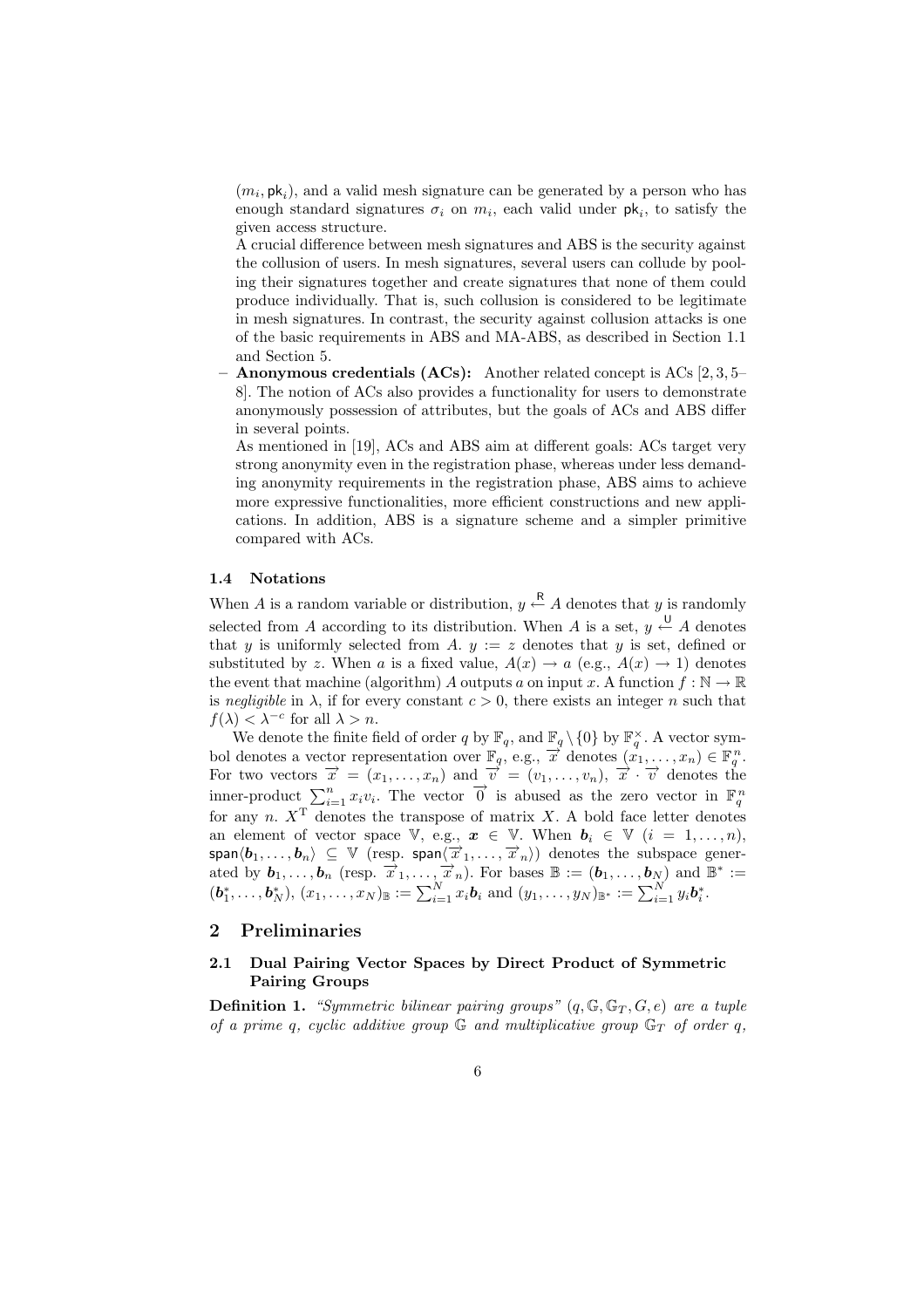$G \neq 0 \in \mathbb{G}$ , and a polynomial-time computable nondegenerate bilinear pairing  $e: \mathbb{G} \times \mathbb{G} \to \mathbb{G}_T$  *i.e.,*  $e(sG, tG) = e(G, G)^{st}$  and  $e(G, G) \neq 1$ .

Let  $\mathcal{G}_{\text{bpg}}$  be an algorithm that takes input  $1^{\lambda}$  and outputs a description of *bilinear pairing groups*  $(q, \mathbb{G}, \mathbb{G}_T, G, e)$  *with security parameter*  $\lambda$ *.* 

In this paper, we concentrate on the symmetric version of dual pairing vector spaces [20, 21, 14, 22] constructed by using symmetric bilinear pairing groups given in Definition 1.

**Definition 2.** *"Dual pairing vector spaces (DPVS)"*  $(q, \mathbb{V}, \mathbb{G}_T, \mathbb{A}, e)$  *by a direct* product of symmetric pairing groups  $(q, \mathbb{G}, \mathbb{G}_T, G, e)$  are a tuple of prime q, N-N

*dimensional vector space* V :=  $\overbrace{\mathbb{G}\times\cdots\times\mathbb{G}}$  *over*  $\mathbb{F}_q$ *, cyclic group*  $\mathbb{G}_T$  *of order* q*,*  $i-1$  $N-i$ 

*canonical basis*  $A := (a_1, \ldots, a_N)$  *of*  $V$ *, where*  $a_i := ($  $\overbrace{0,\ldots,0}$ ,  $G$ ,  $\overbrace{0,\ldots,0}^{n}$ *, and pairing*  $e : \mathbb{V} \times \mathbb{V} \rightarrow \mathbb{G}_T$ .

*The pairing is defined by*  $e(\mathbf{x}, \mathbf{y}) := \prod_{i=1}^{N} e(G_i, H_i) \in \mathbb{G}_T$  where  $\mathbf{x} := (G_1, \ldots, G_n)$  $G_N$ )  $\in$  V and  $y := (H_1, \ldots, H_N) \in$  V. This is nondegenerate bilinear i.e.,  $e(sx, ty) = e(x, y)^{st}$  *and if*  $e(x, y) = 1$  *for all*  $y \in V$ *, then*  $x = 0$ *. For all i* and *j*,  $e(a_i, a_j) = e(G, G)^{\delta_{i,j}}$  where  $\delta_{i,j} = 1$  if  $i = j$ , and 0 otherwise, and  $e(G, G) \neq 1 \in \mathbb{G}_T$ .

*DPVS* also has linear transformations  $\phi_{i,j}$  on V *s.t.*  $\phi_{i,j}(\boldsymbol{a}_j) = \boldsymbol{a}_i$  and  $\phi_{i,j}(\boldsymbol{a}_k) =$  $i-1$  $N-i$ 

**0** *if*  $k \neq j$ , which can be easily achieved by  $\phi_{i,j}(\boldsymbol{x}) := ($  $\overbrace{0,\ldots,0}$ ,  $G_i$  $\overbrace{0,\ldots,0}$  where  $\boldsymbol{x} := (G_1, \ldots, G_N)$ *. We call*  $\phi_{i,j}$  *"canonical maps".* 

*DPVS generation algorithm*  $\mathcal{G}_{\text{dpvs}}$  *takes input*  $1^{\lambda}$  ( $\lambda \in \mathbb{N}$ ) and  $N \in \mathbb{N}$ , and *outputs a description of* para $m_V := (q, V, \mathbb{G}_T, \mathbb{A}, e)$  *with security parameter*  $\lambda$  *and N*-dimensional V. It can be constructed by using  $\mathcal{G}_{\text{bpg}}$ .

The asymmetric version of DPVS,  $(q, \mathbb{V}, \mathbb{V}^*, \mathbb{G}_T, \mathbb{A}, \mathbb{A}^*, e)$ , is given in the full version of [22]. The above symmetric version is obtained by identifying  $\mathbb{V} = \mathbb{V}^*$ and  $A = A^*$  in the asymmetric version. (For another construction of DPVS using higher genus Jacobians, see [20].)

#### **2.2 Decisional Linear (DLIN) Assumption**

**Definition 3 (DLIN Assumption).** *The DLIN problem is to guess*  $\beta \in \{0, 1\}$ *,*  $given$  (param<sub>G</sub>,  $G, \xi G, \kappa G, \delta \xi G, \sigma \kappa G, Y_{\beta}) \stackrel{\text{R}}{\leftarrow} \mathcal{G}_{\beta}^{\text{DLIN}}(1^{\lambda}), \ where$ 

$$
\mathcal{G}_{\beta}^{\text{DLIN}}(1^{\lambda}) : \text{param}_{\mathbb{G}} := (q, \mathbb{G}, \mathbb{G}_{T}, G, e) \xleftarrow{\mathbb{R}} \mathcal{G}_{\text{bpg}}(1^{\lambda}),
$$

$$
\kappa, \delta, \xi, \sigma \xleftarrow{\mathbb{U}} \mathbb{F}_{q}, \quad Y_{0} := (\delta + \sigma)G, \quad Y_{1} \xleftarrow{\mathbb{U}} \mathbb{G},
$$
 return 
$$
(\text{param}_{\mathbb{G}}, G, \xi G, \kappa G, \delta \xi G, \sigma \kappa G, Y_{\beta}),
$$

*for*  $\beta \stackrel{\cup}{\leftarrow} \{0,1\}$ . For a probabilistic machine  $\mathcal{E}$ , we define the advantage of  $\mathcal E$  for *the DLIN problem as:*  $\text{Adv}_{\mathcal{E}}^{\text{DLIN}}(\lambda) := \left| \text{Pr} \left[ \mathcal{E}(1^{\lambda}, \varrho) \rightarrow 1 \, \middle| \, \varrho \stackrel{\text{R}}{\leftarrow} \mathcal{G}_0^{\text{DLIN}}(1^{\lambda}) \right] - \right.$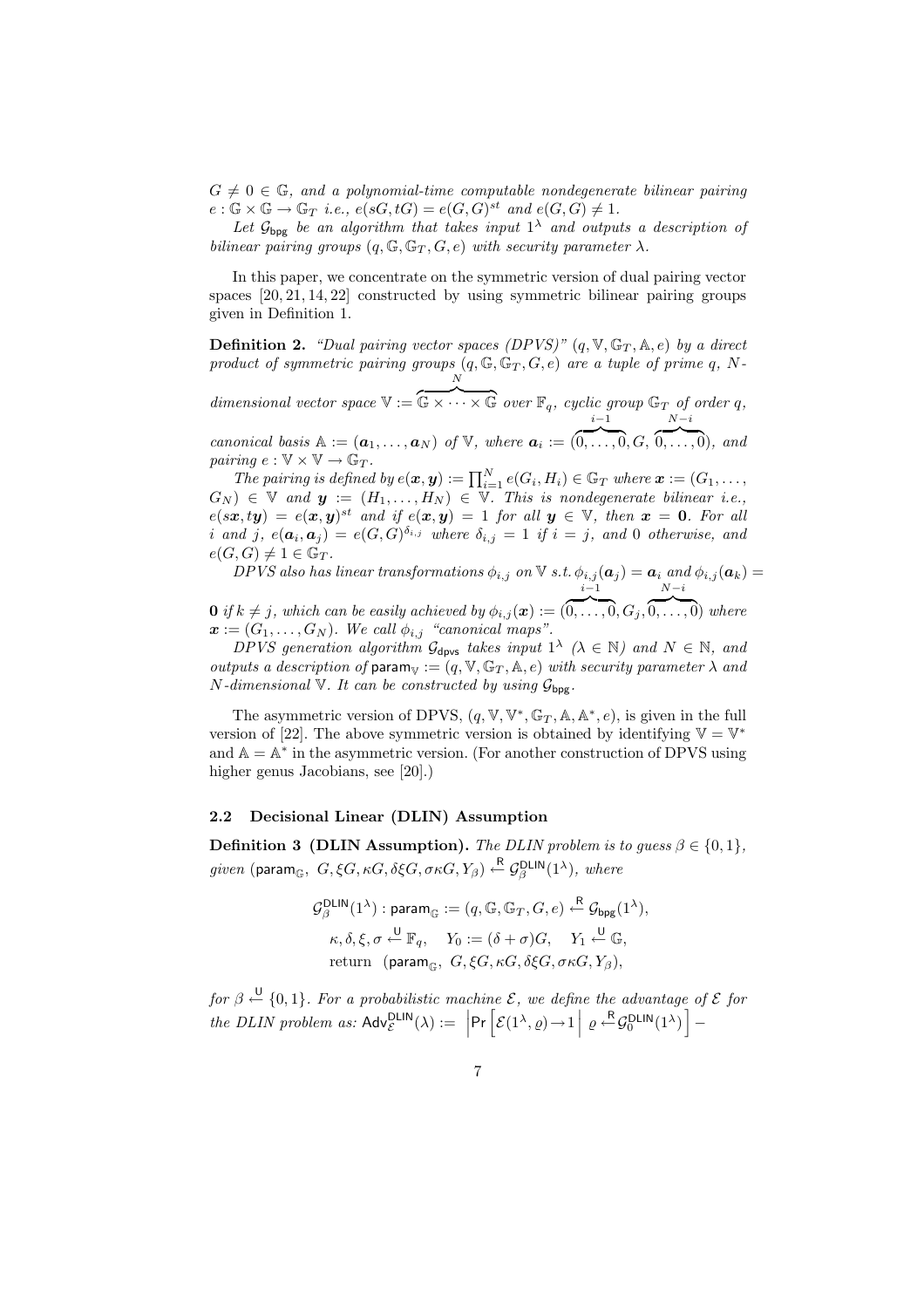$\Pr\left[\mathcal{E}(1^{\lambda},\varrho)\rightarrow 1\Big|\varrho\stackrel{R}{\leftarrow}\mathcal{G}_1^{\sf DLIN}(1^{\lambda})\right]\right]$ . *The DLIN assumption is: For any probabilistic polynomial-time adversary*  $\mathcal{E}$ , the advantage  $\mathsf{Adv}_{\mathcal{E}}^{\mathsf{DLIN}}(\lambda)$  *is negligible in*  $\lambda$ *.* 

### **2.3 Collision Resistant (CR) Hash Functions**

Let  $\lambda \in \mathbb{N}$  be a security parameter. A collision resistant (CR) hash function family, H, associated with  $\mathcal{G}_{\text{bpg}}$  and a polynomial,  $poly(\cdot)$ , specifies two items:

- **–** A family of key spaces indexed by λ. Each such key space is a probability space on bit strings denoted by  $KH_{\lambda}$ . There must exist a probabilistic polynomial-time algorithm whose output distribution on input  $1^{\lambda}$  is equal to KHλ.
- **–** A family of hash functions indexed by  $\lambda$ , hk  $\stackrel{\mathsf{R}}{\leftarrow}$  KH<sub> $\lambda$ </sub> and  $\mathsf{D} := \{0, 1\}^{poly(\lambda)}$ . Each such hash function  $H_{hk}^{\lambda,D}$  maps an element of D to an element of  $\mathbb{F}_q^{\times}$ with q that is the first element of output param<sub>G</sub> of  $\mathcal{G}_{\text{bpg}}(1^{\lambda})$ . There must exist a deterministic polynomial-time algorithm that on input  $1^{\lambda}$ , hk and  $\rho \in \mathsf{D}$ , outputs  $\mathsf{H}_{\mathsf{hk}}^{\lambda,\mathsf{D}}(\varrho)$ .

Let  $\mathcal E$  be a probabilistic polynomial-time machine. For all  $\lambda$ , we define  $\mathsf{Adv}_{\mathcal{E}}^{\mathsf{H},\mathsf{CR}}(\lambda) := \mathsf{Pr}[(\varrho_1,\varrho_2) \in \mathsf{D}^2 \wedge \varrho_1 \neq \varrho_2 \wedge \mathsf{H}_{\mathsf{hk}}^{\lambda,\mathsf{D}}(\varrho_1) = \mathsf{H}_{\mathsf{hk}}^{\lambda,\mathsf{D}}(\varrho_2)],$  where  $\mathsf{D} :=$  $\{0,1\}^{poly(\lambda)}$ , hk  $\leftarrow^R$  KH<sub> $\lambda$ </sub>, and  $(\varrho_1, \varrho_2) \leftarrow^R$   $\mathcal{E}(1^{\lambda}, \text{hk}, D)$ . H is a collision resistant (CR) hash function family if for any probabilistic polynomial-time adversary  $\mathcal{E}$ ,  $\text{Adv}_{\mathcal{E}}^{\hat{\mathsf{H}},\mathsf{CR}}(\lambda)$  is negligible in  $\lambda$ .

# **3 ABS for Non-Monotone Predicates**

### **3.1 Span Programs and Non-Monotone Access Structures**

**Definition 4 (Span Programs [1]).** Let  $\{p_1, \ldots, p_n\}$  be a set of variables. A *span program over*  $\mathbb{F}_q$  *is a labeled matrix,*  $\hat{M} := (M, \rho)$ *, where* M *is a*  $(\ell \times r)$  ma*trix over*  $\mathbb{F}_q$  *and*  $\rho$  *is a labeling of the rows of* M *by literals from*  $\{p_1, \ldots, p_n, \neg p_1, \ldots, \neg p_n\}$  $\neg p_n$  *(every row is labeled by one literal), i.e.,*  $\rho: \{1,\ldots,\ell\} \to \{p_1,\ldots,p_n,\neg p_1,\ldots,\rho_n\}$  $\neg p_n$  $\}$ .

*A span program accepts or rejects an input by the following criterion. For every input sequence*  $\delta \in \{0,1\}^n$  *define submatrix*  $M_{\delta}$  *of*  $M$  *consisting of those rows whose labels are set to 1 by the input* δ*, i.e., either rows labeled by some*  $p_i$  *such that*  $\delta_i = 1$  *or rows labeled by some by some*  $\neg p_i$  *such that*  $\delta_i = 0$ *.*  $(i.e., \gamma : \{1, ..., \ell\} \to \{0, 1\}$  *is defined by*  $\gamma(j) = 1$  *if*  $[\rho(j) = p_i] \wedge [\delta_i = 1]$  *or*  $[\rho(j) = \neg p_i] \wedge [\delta_i = 0]$ , and  $\gamma(j) = 0$  otherwise.  $M_\delta := (M_i)_{\gamma(j)=1}$ , where  $M_i$  is *the* j*-th row of* M*.)*

*Span program*  $\hat{M}$  *accepts*  $\delta$  *if and only if*  $\hat{I} \in \text{span}{\langle M_{\delta} \rangle}$ , *i.e., some linear combination of the rows of*  $M_{\delta}$  *gives the all one vector,*  $\overrightarrow{1}$ *. (The row vector has the value 1 in each coordinate.) A span program computes boolean function* f *if it accepts exactly those inputs*  $\delta$  *where*  $f(\delta)=1$ *.*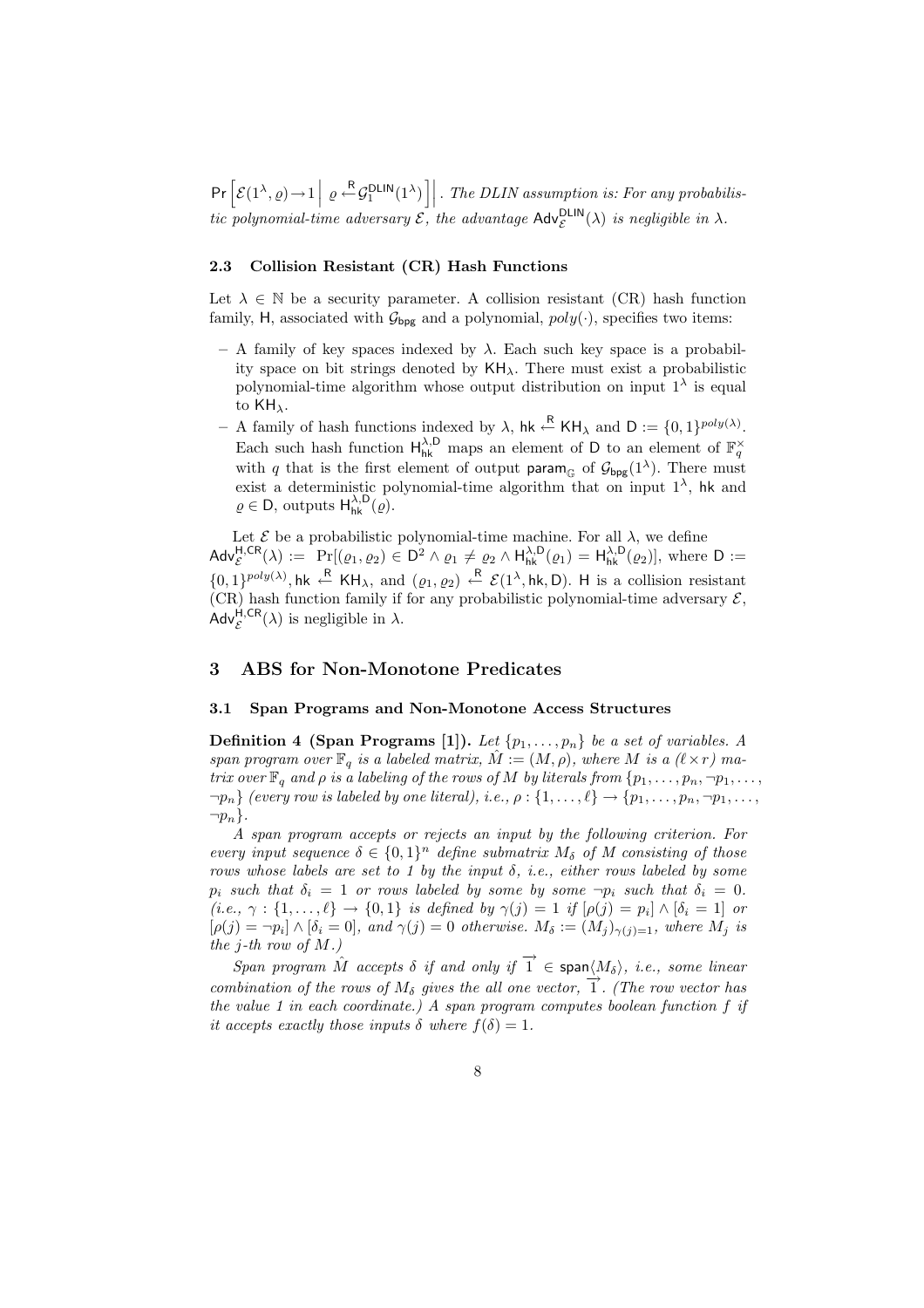*A span program is called monotone if the labels of the rows are only the positive literals* {p1,...,pn}*. Monotone span programs compute monotone functions. (So, a span program in general is "non"-monotone.)*

We assume that access structure matrix M (of type  $\ell \times r$ ) satisfies the condition:  $M_i \neq \overrightarrow{0}$  for  $i = 1, \ldots, \ell$ .

We now introduce a non-monotone access structure with evaluating map  $\gamma$ by using the inner-product of attribute vectors in a general form. Although we will show the notion, security definition and security proof of the proposed ABS scheme in this general form, we will describe the proposed ABS scheme in a simpler form in Section 4.2. We will show this simpler form of Definition 5 in the remark.

**Definition 5 (Inner-Products of Attribute Vectors and Access Structures).**  $\mathcal{U}_t$   $(t = 1, \ldots, d \text{ and } \mathcal{U}_t \subset \{0, 1\}^*$  is a sub-universe, a set of attributes, *each of which is expressed by a pair of sub-universe id and*  $n_t$ -dimensional vector, *i.e.,*  $(t, \overrightarrow{v})$ *, where*  $t \in \{1, ..., d\}$  *and*  $\overrightarrow{v} \in \mathbb{F}_q^{n_t} \setminus \{\overrightarrow{0}\}$ *.* 

*We now define such an attribute to be a variable, p, of span program*  $\hat{M}$  :=  $(M, \rho)$  *i.e.*,  $p := (t, \overrightarrow{v})$ *. Access structure* S *is span program*  $\hat{M} := (M, \rho)$  *along* with variables  $p := (t, \overrightarrow{v}), p' := (t', \overrightarrow{v}'), \ldots, i.e., S := (M, \rho)$  such that  $\rho$ :  $\{1,\ldots,\ell\} \to \{(t, \vec{v}), (t', \vec{v}'), \ldots, \neg(t, \vec{v}), \neg(t', \vec{v}'), \ldots\}.$ 

*Let*  $\Gamma$  *be a set of attributes, i.e.,*  $\Gamma := \{ (t, \overrightarrow{x}_t) \mid \overrightarrow{x}_t \in \mathbb{F}_q^{n_t} \setminus \{ \overrightarrow{0} \}, 1 \leq t \leq d \}.$ 

*When Γ is given to access structure*  $\mathcal{S}$ *, map*  $\gamma : \{1, \ldots, \ell\} \rightarrow \{0, 1\}$  *for span program*  $\hat{M} := (M, \rho)$  *is defined as follows: For*  $i = 1, \ldots, \ell$ , set  $\gamma(i) = 1$  *if*  $[\rho(i)=(t,\overrightarrow{v}_i)] \wedge[(t,\overrightarrow{x}_t)\in \Gamma] \wedge[\overrightarrow{v}_i\cdot \overrightarrow{x}_t=0] \text{ or } [\rho(i)=\neg(t,\overrightarrow{v}_i)] \wedge[(t,\overrightarrow{x}_t)\in \Gamma]$  $\overrightarrow{\mathcal{N}}[\overrightarrow{v}_i \cdot \overrightarrow{x}_t \neq 0]$ . Set  $\gamma(i)=0$  otherwise.

*Access structure*  $\mathbb{S} := (M, \rho)$  *accepts*  $\Gamma$  *iff*  $\overrightarrow{1} \in \text{span}\langle (M_i)_{\gamma(i)=1} \rangle$ .

**Remark:** A simpler form of the inner-product relations in the above-mentioned access structures is a special case when  $n_t = 2$  for all  $t \in \{1, \ldots, d\}$ , and  $\overrightarrow{x} :=$  $(1, x)$  and  $\vec{v} := (v, -1)$ . Hence,  $(t, \vec{x}_t) := (t, (1, x_t))$  and  $(t, \vec{v}_i) := (t, (v_i, -1)),$ but we often denote them shortly by  $(t, x_t)$  and  $(t, v_i)$ . Then,  $\mathbb{S} := (M, \rho)$  such that  $\rho: \{1, ..., \ell\} \to \{(t, v), (t', v'), \ldots \neg(t, v), \neg(t', v'), \ldots\}$   $(v, v', \ldots \in \mathbb{F}_q)$ , and  $\Gamma := \{ (t, x_t) \mid x_t \in \mathbb{F}_q, 1 \le t \le d \}.$ 

When  $\Gamma$  is given to access structure S, map  $\gamma : \{1, ..., \ell\} \to \{0, 1\}$  for span program  $\hat{M} := (M, \rho)$  is defined as follows: For  $i = 1, \ldots, \ell$ , set  $\gamma(i) = 1$ if  $[\rho(i)=(t, v_i)] \wedge [(t, x_t) \in \Gamma] \wedge [v_i = x_t]$  or  $[\rho(i) = \neg(t, v_i)] \wedge [(t, x_t) \in \Gamma]$  $\wedge [v_i \neq x_t]$ . Set  $\gamma(i) = 0$  otherwise.

We now construct a secret-sharing scheme for a (non-monotone) access structure (span program).

**Definition 6.** *A secret-sharing scheme for access structure*  $\mathbb{S} := (M, \rho)$  *is:* 

*1. Let*  $M$  *be an*  $\ell \times r$  *matrix, and column vector*  $\vec{f}^T := (f_1, \ldots, f_r)^T \stackrel{\cup}{\leftarrow} \mathbb{F}_q^r$ . *Then,*  $s_0 := \overrightarrow{1} \cdot \overrightarrow{f}^T = \sum_{k=1}^r f_k$  *is the secret to be shared, and*  $\overrightarrow{s}^T :=$  $(s_1,\ldots,s_\ell)^{\mathrm{T}} := M \cdot \overrightarrow{f}^{\mathrm{T}}$  *is the vector of*  $\ell$  *shares of secret*  $s_0$  *and share*  $s_i$ *belongs to*  $\rho(i)$ *.*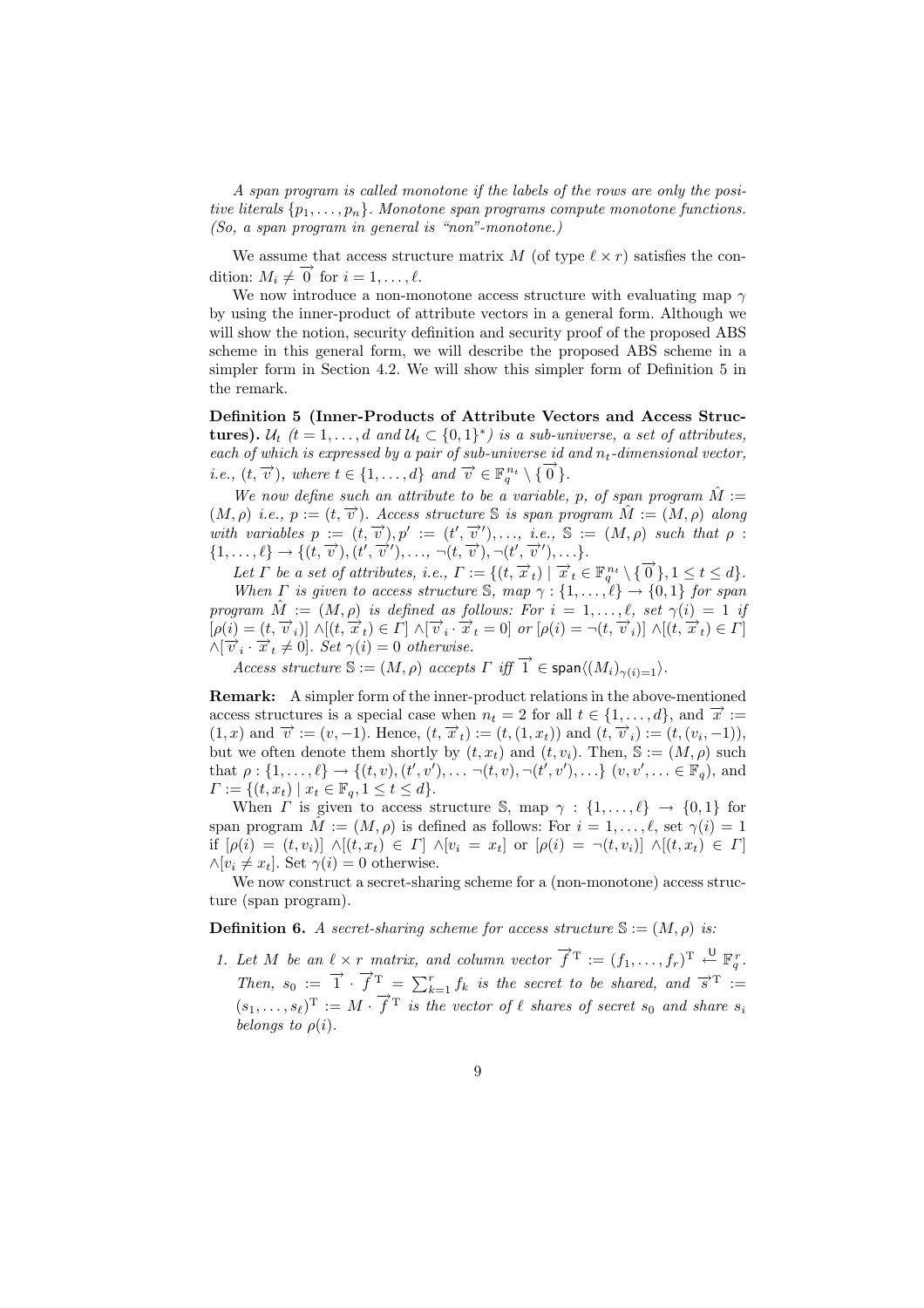2. If access structure  $\mathbb{S} := (M, \rho)$  accepts  $\Gamma$ , *i.e.*,  $\overrightarrow{1} \in \text{span}\langle (M_i)_{\gamma(i)=1} \rangle$  with  $\gamma : \{1, \ldots, \ell\} \to \{0, 1\}$ , then there exist constants  $\{\alpha_i \in \mathbb{F}_q \mid i \in I\}$  such *that*  $I \subseteq \{i \in \{1, ..., \ell\} \mid \gamma(i) = 1\}$  *and*  $\sum_{i \in I} \alpha_i s_i = s_0$ *. Furthermore, these constants*  $\{\alpha_i\}$  *can be computed in time polynomial in the size of matrix* M.

#### **3.2 Definitions and Security of ABS**

**Definition 7 (Attribute-Based Signatures : ABS).** *An attribute-based signature scheme consists of four algorithms.*

- Setup *This is a randomized algorithm that takes as input security parameter* and format  $\vec{n} := (d; n_1, \ldots, n_d)$  of attributes. It outputs public parameters pk *and master key* sk*.*
- KeyGen *This is a randomized algorithm that takes as input a set of attributes,*  $\Gamma := \{ (t, \vec{x}_t) | \vec{x}_t \in \mathbb{F}_q^{n_t} \setminus \{ \vec{0} \}, 1 \leq t \leq d \}$ , pk and sk. It outputs signature *generation key* sk<sub>Γ</sub>.
- Sig *This is a randomized algorithm that takes as input message* m*, access structure*  $S := (M, \rho)$ *, signature generation key*  $sk_{\Gamma}$ *, and public parameters* pk *such that*  $\mathcal S$  *accepts*  $\Gamma$ *. It outputs signature*  $\sigma$ *.*
- Ver *This takes as input message* m*, access structure* S*, signature* σ *and public parameters* pk. It outputs boolean value  $\text{accept} := 1$  or reject := 0.

An ABS scheme should have the following correctness property: for all (sk, pk)  $\overset{R}{\leftarrow}$  Setup(1<sup>λ</sup>,  $\overset{\rightharpoonup}{n}$ ), all messages m, all attribute sets Γ, all signing keys sk<sub>Γ</sub>  $\overset{R}{\leftarrow}$ KeyGen(pk, sk, Γ), all access structures S such that S accepts  $\Gamma$ , and all signatures  $\sigma \stackrel{\mathsf{R}}{\leftarrow}$  Sig(pk, sk<sub>*Γ</sub>*, *m*, S), it holds that  $\mathsf{Ver}(\mathsf{pk}, m, \mathbb{S}, \sigma) = 1$  with probability 1.</sub>

**Definition 8 (Perfect Privacy).** *An ABS scheme is perfectly private, if, for*  $all$  (sk, pk)  $\leftarrow^R$  Setup( $1^{\lambda}$ ,  $\overrightarrow{n}$ ), all messages m, all attribute sets  $\Gamma_1$  and  $\Gamma_2$ , all  $signing\;keys\; \textsf{sk}_{\varGamma_1} \overset{\mathsf{R}}{\leftarrow} \textsf{KeyGen}(\textsf{pk},\textsf{sk},\varGamma_1)\; \textit{and}\; \textsf{sk}_{\varGamma_2} \overset{\mathsf{R}}{\leftarrow} \textsf{KeyGen}(\textsf{pk},\textsf{sk},\varGamma_2),\; \textit{all}\; access$ *structures* S *such that* S *accepts* Γ<sup>1</sup> *and* S *accepts* Γ2*, distributions* Sig(pk,sk<sup>Γ</sup><sup>1</sup> , m, S) *and*  $\text{Sig}(\text{pk},\text{sk}_{\Gamma_2},m,\mathbb{S})$  *are equal.* 

For an ABS scheme with prefect privacy, we define algorithm AltSig(pk, sk, m, S) with S and master key sk instead of  $\Gamma$  and sk<sub> $\Gamma$ </sub>: First, generate sk $\Gamma \stackrel{\text{R}}{\leftarrow}$ KeyGen(pk, sk,  $\Gamma$ ) for arbitrary  $\Gamma$  which satisfies S, then  $\sigma \stackrel{\ {\sf R}}{\leftarrow}$  Sig(pk, sk $_\Gamma, \ m, \ S$ ). return  $\sigma$ .

Since the correct distribution on signatures can be perfectly simulated without taking any private information as input, signatures must not leak any such private information of the signer.

**Definition 9 (Unforgeability).** For an adversary, A, we define  $\mathsf{Adv}_{\mathcal{A}}^{\mathsf{ABS,UF}}(\lambda)$ *to be the success probability in the following experiment for any security parameter* λ*. An ABS scheme is existentially unforgeable if the success probability of any polynomial-time adversary is negligible:*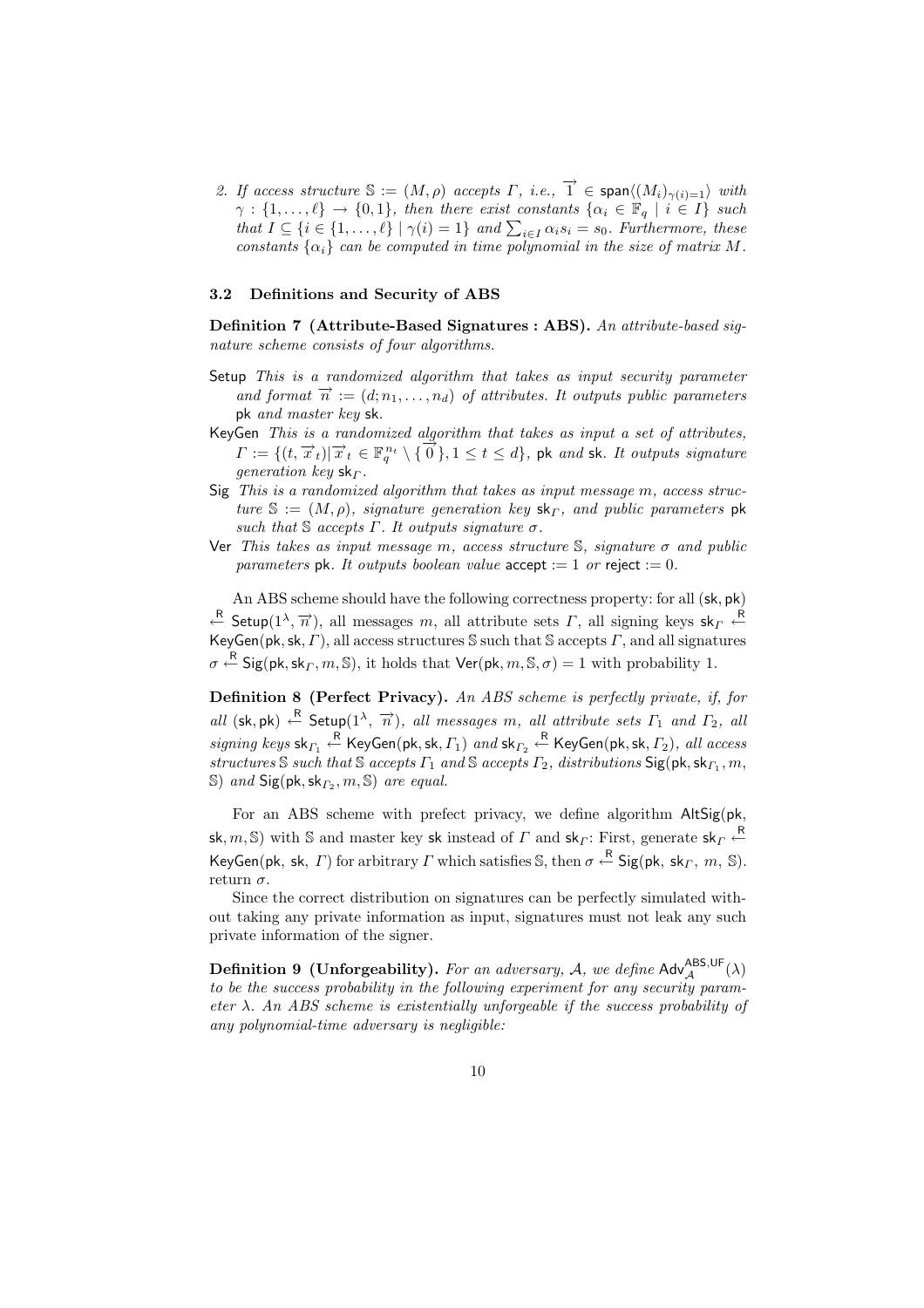- *1. Run* (sk, pk)  $\leftarrow^R$  Setup( $1^{\lambda}, \overrightarrow{n}$ ) *and give* pk *to the adversary.*
- 2. The adversary is given access to oracles  $KeyGen(pk, sk, \cdot)$  and  $AltSig(pk, sk, \cdot, \cdot)$ .
- 3. At the end, the adversary outputs  $(m', S', \sigma')$ .

We say the adversary succeeds if  $(m', \mathbb{S}')$  was never queried to the AltSig oracle, S' does not accept any  $\Gamma$  queried to the KeyGen *oracle*, and  $\text{Ver}(\text{pk}, m', \mathbb{S}', \sigma') = 1$ .

# **4 Proposed ABS Scheme**

#### **4.1 Construction Ideas**

Here, we will show some basic ideas to construct the proposed ABS scheme. Our ABS scheme is constructed on a ciphertext policy (CP) functional encryption (FE) scheme [22], which is adaptively payload-hiding against chosen-plaintext attacks. The description of the CP-FE scheme is given in the full version of [22].

Roughly speaking, a secret signing key,  $\mathsf{sk}_\Gamma$ , with attribute set  $\Gamma$  and a verification text,  $\vec{c}$ , with access structure S (for signature verification) in our ABS scheme correspond to a secret decryption key,  $\mathsf{sk}_{\Gamma}$ , with  $\Gamma$  and a ciphertext,  $\vec{c}$ , with S in the CP-FE scheme, respectively. No counterpart of a signature,  $\vec{s}^*$ , in the ABS exists in the CP-FE, and the privacy property for signature  $\vec{s}^*$  is also specific in ABS. Signature  $\vec{s}^*$  in ABS may be interpreted to be a decryption key specialized to decrypt a ciphertext with access structure S, that is delegated from secret key  $sk_{\Gamma}$ .

The algorithms of the proposed ABS scheme can be described in the light of such correspondence to the CP-FE scheme:

- Setup Almost the same as that in the CP-FE scheme except that  $\{\widehat{\mathbb{B}}_t^*\}_{t=1,\ldots,d+1}$ are revealed as a *public* parameter in our ABS, while they are *secret* in the CP-FE scheme. They are published in our ABS for the signature generation procedure Sig to meet the *privacy* of signers (for randomization). This implies an important gap between CP-FE and ABS.
- KeyGen Almost the same as that in the CP-FE scheme except that a (7 dimensional) space with basis  $\mathbb{B}_{d+1}^*$  is additionally introduced in our ABS and two elements  $k_{d+1,1}^*$  and  $k_{d+1,2}^*$  in this space are included in a secret signing key in order to embed the hash value,  $H_{hk}^{\lambda,D}(m \mid\mid S)$ , of message m and access structure  $\sin$  signature  $\vec{s}$ <sup>\*</sup>.
- Sig Specific in ABS. To meet the privacy condition for  $\vec{s}^*$ , a novel technique is employed to randomly generate a signature from  $\mathsf{sk}_{\Gamma}$  and  $\{\widehat{\mathbb{B}}_t^*\}_{t=1,\ldots,d+1}$ .
- Ver Signature  $\vec{s}$ <sup>\*</sup> in the ABS is an endorsement to message m by a signer with attributes accepted by access structure S. The signature verification in our ABS checks whether signature (or specific decryption key)  $\vec{s}^*$  works as a decryption key to decrypt a verification text (or a ciphertext) associated with  $\mathbb{S}$  and  $H_{hk}^{\lambda,D}(m \mid\mid \mathbb{S})$ .
- **Security proofs** Roughly speaking, the *adaptive*-predicate unforgeability of the ABS under the KeyGen oracle attacks can be guaranteed by the *adaptive* payload-hiding property of the CP-FE, since a forged signature implies a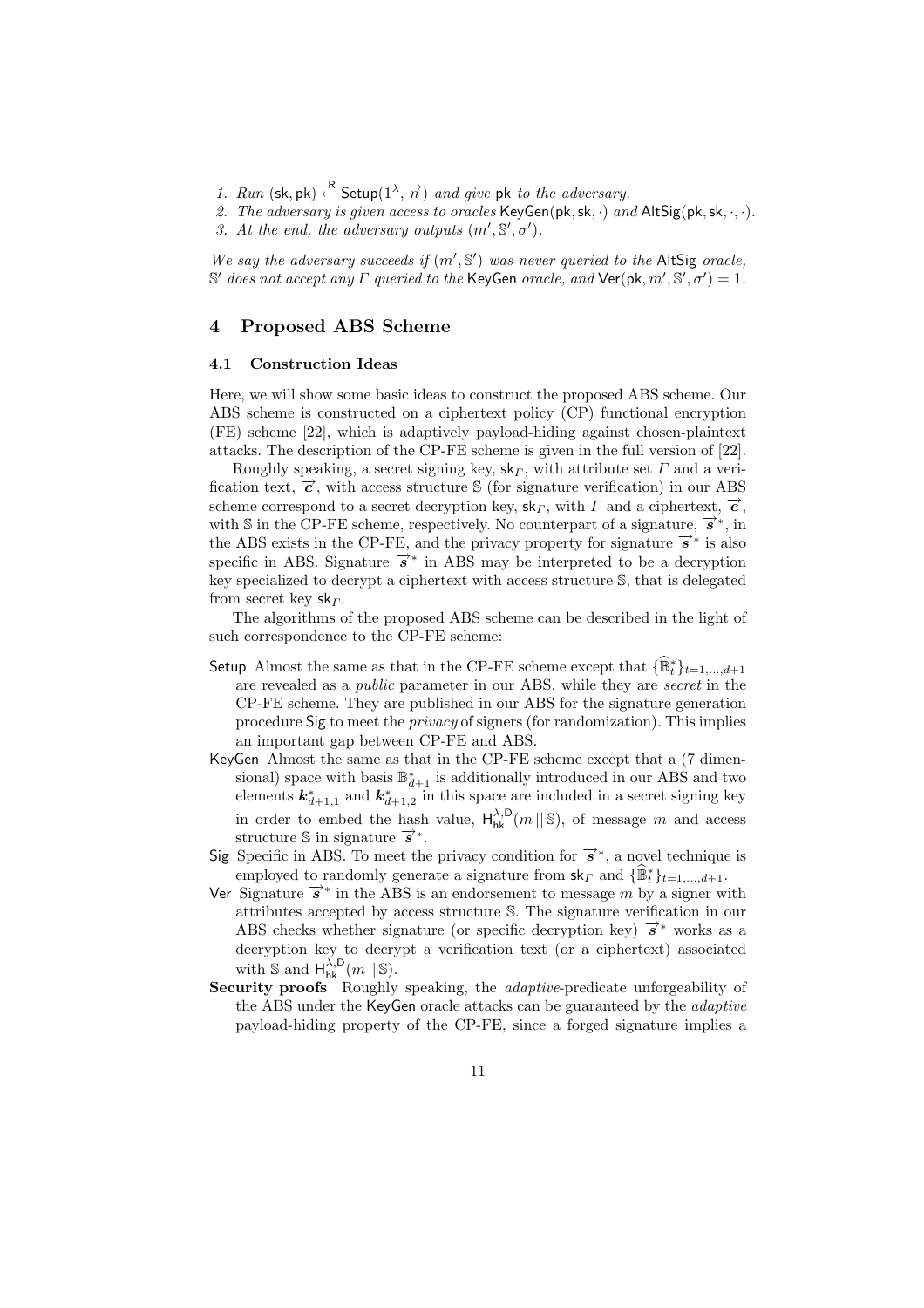decryption key specified for the challenge ciphertext to break the payloadhiding. Note that there are many subtleties in the proof of unforgeability for the ABS, e.g., the unforgeability should be ensured in the ABS even when publishing  $\{\widehat{\mathbb{B}}_t^*\}_{t=1,\ldots,d+1}$  for the privacy requirement, while they are secret in the CP-FE. We develop a novel technique to resolve the difficulty. See the full version of this paper for more details.

### **4.2 Construction**

For simplicity, here, we describe our ABS scheme for a specific parameter  $\vec{n} :=$  $(d; 2, \ldots, 2)$  (see the remark of Definition 5). A general form of our ABS scheme is given in the full version.

We define function  $\tilde{\rho}: \{1,\ldots,\ell\} \to \{1,\ldots,d\}$  by  $\tilde{\rho}(i) := t$  if  $\rho(i) = (t, v)$  or  $\rho(i) = \neg(t, v)$ , where  $\rho$  is given in access structure  $\mathbb{S} := (M, \rho)$ . In the proposed scheme, we assume that  $\tilde{\rho}$  is injective for  $\mathbb{S} := (M, \rho)$ . The full version of this paper shows how to relax the restriction.

Setup(1<sup>λ</sup>, 
$$
\overrightarrow{n}
$$
 := (d; 2, ..., 2)) : param<sub>G</sub> := (q, G, G<sub>T</sub>, G, e)  $\stackrel{\text{R}}{\leftarrow} \mathbf{G}_{\text{bpg}}(1^{\lambda}),$   
\nhk  $\stackrel{\text{R}}{\leftarrow}$  KH<sub>λ</sub>,  $\psi \stackrel{\text{U}}{\leftarrow} \mathbb{F}_{q}^{\times}$ ,  $N_0 := 4$ ,  $N_t := 7$  for  $t = 1, ..., d + 1$ ,  
\nfor  $t = 0, ..., d + 1$ , param<sub>V<sub>t</sub></sub> := (q, V<sub>t</sub>, G<sub>T</sub>, A<sub>t</sub>, e) :=  $\mathbf{G}_{\text{dpys}}(1^{\lambda}, N_t, \text{param}_{\mathbb{G}})$ ,  
\n $X_t := (\chi_{t,i,j})_{i,j} \stackrel{\text{U}}{\leftarrow} GL(N_t, \mathbb{F}_q), (\vartheta_{t,i,j})_{i,j} := \psi \cdot (X_t^{-1})^{\text{T}},$   
\nb<sub>t,i</sub> := (Y<sub>t,i,1</sub>, ..., Y<sub>t,i,N\_t})\_{A\_t} \mathbb{B}\_t := (\mathbf{b}\_{t,1}, ..., \mathbf{b}\_{t,N\_t}),  
\nb<sub>t,i</sub><sup>\*</sup> := (\vartheta\_{t,i,1}, ..., \vartheta\_{t,i,N\_t})\_{A\_t} \mathbb{B}\_t^\* := (\mathbf{b}\_{t,1}, ..., \mathbf{b}\_{t,N\_t}),  
\n $gr := e(G, G)^{\psi}$ , param <sub>$\overrightarrow{n}$</sub>  := ((param <sub>$\psi_t$</sub> ) <sub>$t=0, ..., d+1$ ,  $gr$ ),  
\n $\widehat{\mathbb{B}}_0 := (\mathbf{b}_{0,1}, \mathbf{b}_{0,4})$ ,  $\widehat{\mathbb{B}}_t := (\mathbf{b}_{t,1}, \mathbf{b}_{t,2}, \mathbf{b}_{t,7})$  for  $t = 1, ..., d + 1$ ,  
\n $\mathbb{B}_t^* := (\mathbf{b}_{t,1}^*, \mathbf{b}_{t,2}, \mathbf{b}_{t,5}^*, \mathbf{b}_{t,6}^*)$  for  $t = 1, ..., d + 1$ ,  
\nsk :=  $\mathbf{$</sub></sub>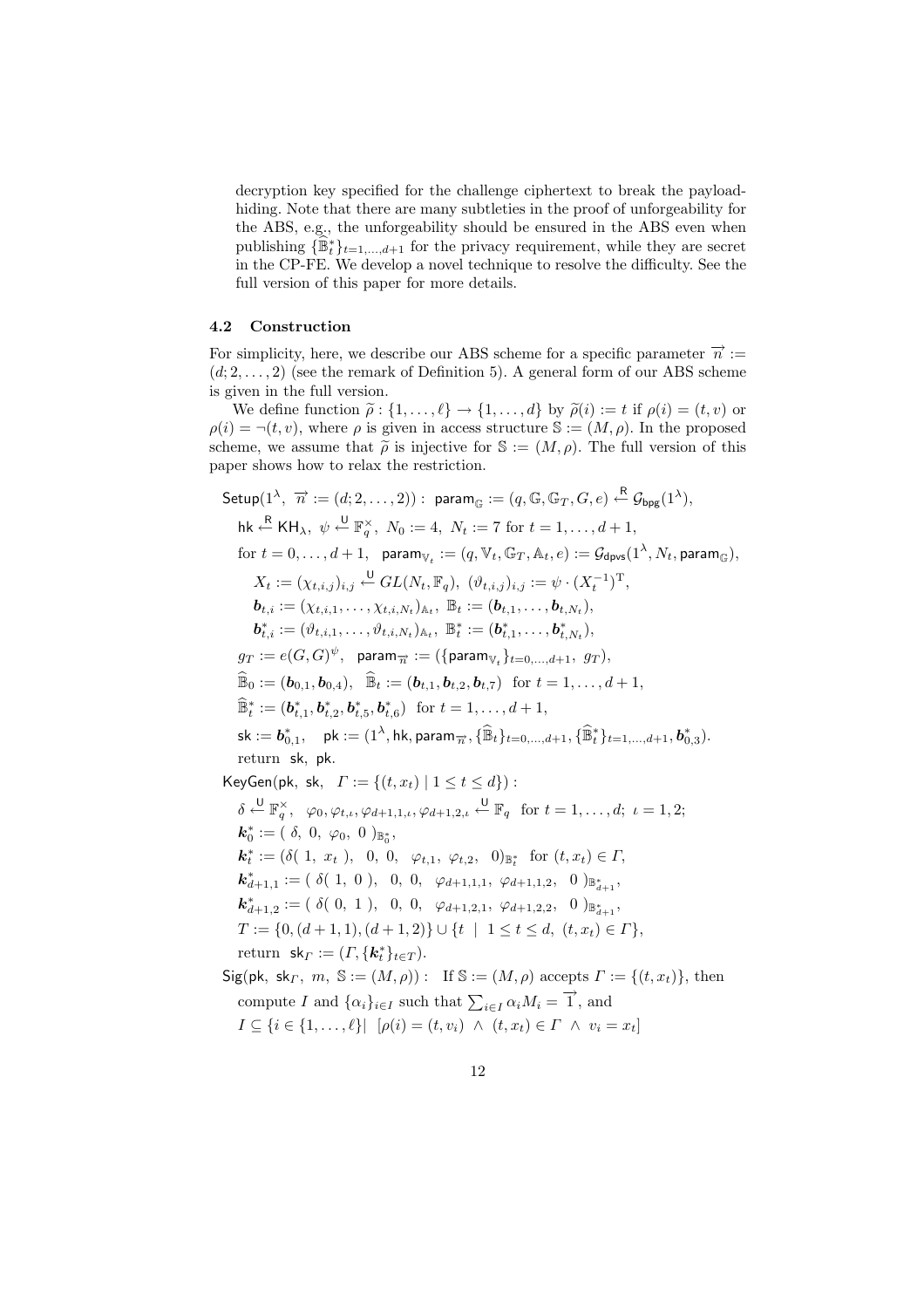$\vee \left[ \rho(i) = \neg(t, v_i) \land (t, x_t) \in \Gamma \land v_i \neq x_t \right] \},$  $\xi \stackrel{\mathsf{U}}{\leftarrow} \mathbb{F}_q^{\times}, \quad (\beta_i) \stackrel{\mathsf{U}}{\leftarrow} \{(\beta_1,\ldots,\beta_\ell) \mid \sum_{i=1}^{\ell} \beta_i M_i = \overrightarrow{0}\},$  $s_0^* := \xi k_0^* + r_0^*$ , where  $r_0^*$  $\overset{\mathsf{U}}{\leftarrow}$  span $\langle \bm{b}_{0,3}^{*} \rangle,$  $s_i^* := \gamma_i \cdot \xi \mathbf{k}_t^* + \sum_{\iota=1}^2 y_{i,\iota} \cdot \mathbf{b}_{t,\iota}^* + \mathbf{r}_i^* \quad \text{ for } 1 \leq i \leq \ell,$ where  $\boldsymbol{r}_i^* \stackrel{\cup}{\leftarrow}$  span $\langle \boldsymbol{b}_{t,5}^*, \boldsymbol{b}_{t,6}^* \rangle$ , and  $\gamma_i$ ,  $\overrightarrow{y}_i := (y_{i,1}, y_{i,2})$  are defined as if  $i \in I \land \rho(i) = (t, v_i), \quad \gamma_i := \alpha_i, \quad \vec{y}_i := \beta_i(1, v_i),$ if  $i \in I \ \land \ \rho(i) = \neg(t, v_i), \quad \gamma_i := \frac{\alpha_i}{v_i - x_t}, \quad \overrightarrow{y}_i := \frac{\beta_i}{v_i - y_i}(1, y_i),$ where  $y_i \stackrel{\text{U}}{\leftarrow} \mathbb{F}_q \backslash \{v_i\},\$ if  $i \notin I \land \rho(i) = (t, v_i), \quad \gamma_i := 0, \quad \overrightarrow{y}_i := \beta_i(1, v_i),$ if  $i \notin I \land \rho(i) = \neg(t, v_i), \quad \gamma_i := 0, \quad \overrightarrow{y}_i := \frac{\beta_i}{v_i - y_i}(1, y_i),$ where  $y_i \stackrel{\text{U}}{\leftarrow} \mathbb{F}_q \backslash \{v_i\},\$  $s_{\ell+1}^* := \xi(k_{d+1,1}^* + \mathsf{H}_{\mathsf{hk}}^{\lambda,\mathsf{D}}(m \,||\, \mathbb{S}) \cdot \mathbf{k}_{d+1,2}^*) + \mathbf{r}_{\ell+1}^*,$ where  $r^*_{\ell+1} \overset{\mathsf{U}}{\leftarrow} \mathsf{span} \langle \boldsymbol{b}^*_{d+1,5}, \boldsymbol{b}^*_{d+1,6} \rangle,$ return  $\vec{s}^* := (s_0^*, \ldots, s_{\ell+1}^*)$ .  $\mathsf{Ver}(\mathsf{pk}, \ m, \ \mathbb{S}:=(M,\rho), \overrightarrow{s}^*) : \quad \overrightarrow{f} \overset{\mathsf{U}}{\leftarrow} \mathbb{F}_q^r, \ \overrightarrow{s}^{\mathrm{T}}:=(s_1,\ldots,s_\ell)^\mathrm{T}:=M \cdot \overrightarrow{f}^\mathrm{T},$  $s_0 := \overrightarrow{1} \cdot \overrightarrow{f}^T$ ,  $\eta_0, \eta_{\ell+1}, \theta_{\ell+1}, s_{\ell+1} \stackrel{\cup}{\leftarrow} \mathbb{F}_q$  $c_0 := (-s_0 - s_{\ell+1}, 0, 0, \eta_0)_{\mathbb{B}_0},$ for  $1 \leq i \leq \ell$ , if  $\rho(i) = (t, v_i)$ , return 0 if  $s_i^* \notin V_t$ , else  $\boldsymbol{c}_i := (s_i + \theta_i v_i, -\theta_i, 0, 0, 0, 0, \eta_i)_{\mathbb{B}_t}, \text{ where } \theta_i, \eta_i \stackrel{\cup}{\leftarrow} \mathbb{F}_q,$ if  $\rho(i) = \neg(t, v_i)$ , return 0 if  $s_i^* \notin V_t$ , else  $\boldsymbol{c}_i := (s_i(\ v_i, -1), \ \ 0, \ 0, \ \ 0, \ \ \eta_i)_{\mathbb{B}_t}, \ \ \text{where } \eta_i \stackrel{\cup}{\leftarrow} \mathbb{F}_q,$  $\pmb{c}_{\ell+1} := ( \ s_{\ell+1} - \theta_{\ell+1} \cdot \mathsf{H}_{\mathsf{hk}}^{\lambda,\mathsf{D}}(m \, \| \, \mathbb{S}), \ \theta_{\ell+1}, \ \ 0, \ 0, \ \ 0, \ \ 0, \ \ \eta_{\ell+1} \ )_{\mathbb{B}_{d+1}},$ return 0 if  $e(b_{0,1}, s_0^*) = 1$ , return 1 if  $\prod_{i=0}^{\ell+1} e(c_i, s_i^*) = 1$ , return 0 otherwise.  $\left[\text{Correctness}\right] \quad \prod_{i=0}^{\ell+1} e(\boldsymbol{c}_i, \boldsymbol{s}_i^*)$  $\vec{e} = e(\bm{c}_0, \bm{k}_0^*)^{\xi} \cdot \prod_{i \in I} \overline{e(\bm{c}_i, \bm{k}_t^*)^{\gamma_i \xi}} \cdot \prod_{i=1}^{\ell} \prod_{i=1}^2 e(\bm{c}_i, \bm{b}_{t,\iota}^*)^{y_{i,\iota}} \cdot e(\bm{c}_{\ell+1}, \bm{s}_{\ell+1}^*)$  $=g_T^{\xi\delta(-s_0-s_{\ell+1})}\cdot \prod_{i\in I}g_T^{\xi\delta\alpha_i s_i}\cdot \prod_{i=1}^\ell g_T^{\beta_i s_i}\cdot g_T^{\xi\delta s_{\ell+1}}$ 

#### **4.3 Security**

 $=g_{T}^{\bar{\xi}\delta(-s_{0}-s_{\ell+1})}\cdot g_{T}^{\bar{\xi}\delta s_{0}}\cdot g_{T}^{\bar{\xi}\delta s_{\ell+1}}=1.$ 

**Theorem 1.** *The proposed ABS scheme is perfectly private.*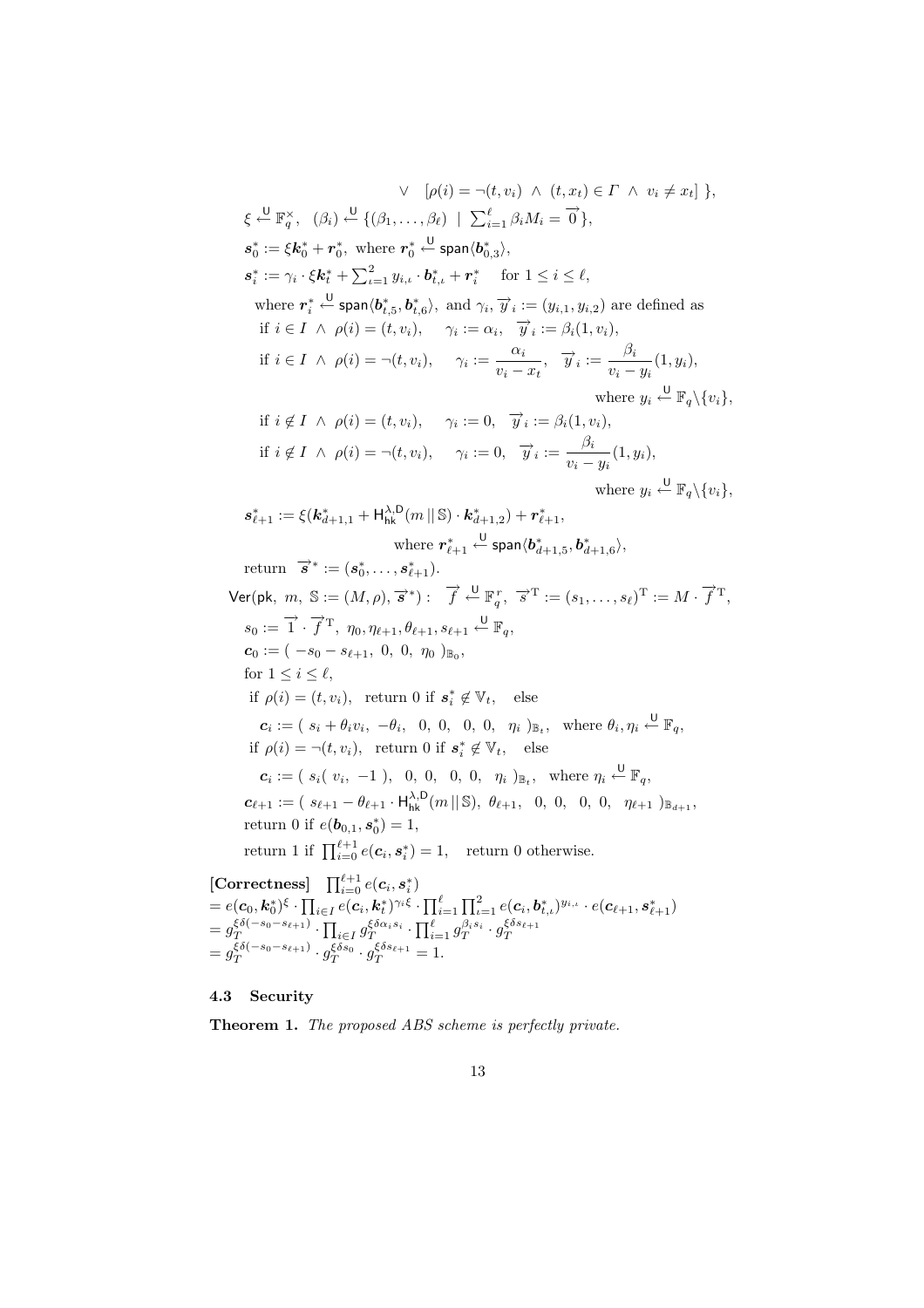**Theorem 2.** *The proposed ABS scheme is unforgeable (adaptive-predicate unforgeable) under the DLIN assumption and the existence of collision resistant hash functions.*

For any adversary A, there exist probabilistic machines  $\mathcal{E}_1, \mathcal{E}^+_{2,h}, \mathcal{E}_{2,h+1}$  (h =  $0, \ldots, \nu_1 - 1$ *,*  $\mathcal{E}_{3,h}, \mathcal{E}_{4,h}$  *(h = 1, ..., v<sub>2</sub>), whose running times are essentially the same as that of*  $\mathcal{A}$ *, such that for any security parameter*  $\lambda$ *,* 

$$
\begin{aligned}\text{Adv}_{\mathcal{A}}^{\text{ABS,UF}}(\lambda) & \leq \text{Adv}_{\mathcal{E}_1}^{\text{DLIN}}(\lambda) + \sum_{h=0}^{\nu_1-1} \left(\text{Adv}_{\mathcal{E}_{2,h}^+}^{\text{DLIN}}(\lambda) + \text{Adv}_{\mathcal{E}_{2,h+1}}^{\text{DLIN}}(\lambda)\right) \\ & + \sum_{h=1}^{\nu_2} \left(\text{Adv}_{\mathcal{E}_{3,h}}^{\text{DLIN}}(\lambda) + \text{Adv}_{\mathcal{E}_{4,h}^+}^{\text{H,CR}}(\lambda)\right) + \epsilon,\end{aligned}
$$

*where*  $\nu_1$  *is the maximum number of*  $A$ 's KeyGen *queries,*  $\nu_2$  *is the maximum number of* A<sup>'</sup>s AltSig *queries, and*  $\epsilon := ((2d + 16)\nu_1 + 18\nu_2 + 2d + 18)/q$ .

The proofs of Theorems 1 and 2 are given in the full version of this paper.

#### **4.4 Performance**

In this section, we compare the efficiency and security of the proposed ABS scheme with the existing ABS schemes in the standard model (two typical instantiations) [19] as well as the ABS scheme in the generic group model [18] (as a benchmark). Since all of these schemes can be implemented over a *prime order* pairing group, the size of a group element can be around the size of  $\mathbb{F}_q$  (e.g., 256) bits). In Table 1,  $\ell$  and r represent the size of the underlying access structure matrix M for a predicate, i.e.,  $M \in \mathbb{F}_q^{\ell \times r}$ . For example, some predicate with 4

**Table 1.** Comparison with the Existing ABS Schemes

|                        | MPR08 [18]    | MPR <sub>10</sub> [19]        | <b>MPR10</b> [19] | Proposed     |
|------------------------|---------------|-------------------------------|-------------------|--------------|
|                        |               | (Boneh-Boven)                 | (Waters)          |              |
|                        |               | based)                        | based)            |              |
| Signature size         | $\ell+r+2$    | $51\ell + 2r + 18\lambda\ell$ | $36\ell + 2r$     |              |
| $#$ of group elts)     |               |                               | $+9\lambda + 12$  | $7\ell + 11$ |
| Model                  | generic group | standard                      | standard          | standard     |
|                        | model         | model                         | model             | model        |
| Security               | full          | full                          | full              | full         |
| Assumptions            | CR hash       | $q$ -SDH and                  | DLIN              | DLIN and     |
|                        |               | DLIN                          |                   | CR hash      |
| Predicates             | monotone      | monotone                      | monotone          | non-monotone |
| Sig. size example 1    |               |                               |                   |              |
| $(\ell = 10, r = 5,$   | 17            | 23560                         | 1534              | 81           |
| $\lambda = 128$        |               |                               |                   |              |
| Sig. size example 2    |               |                               |                   |              |
| $(\ell = 100, r = 50,$ | 152           | 282400                        | 4864              | 711          |
| $\lambda = 128$        |               |                               |                   |              |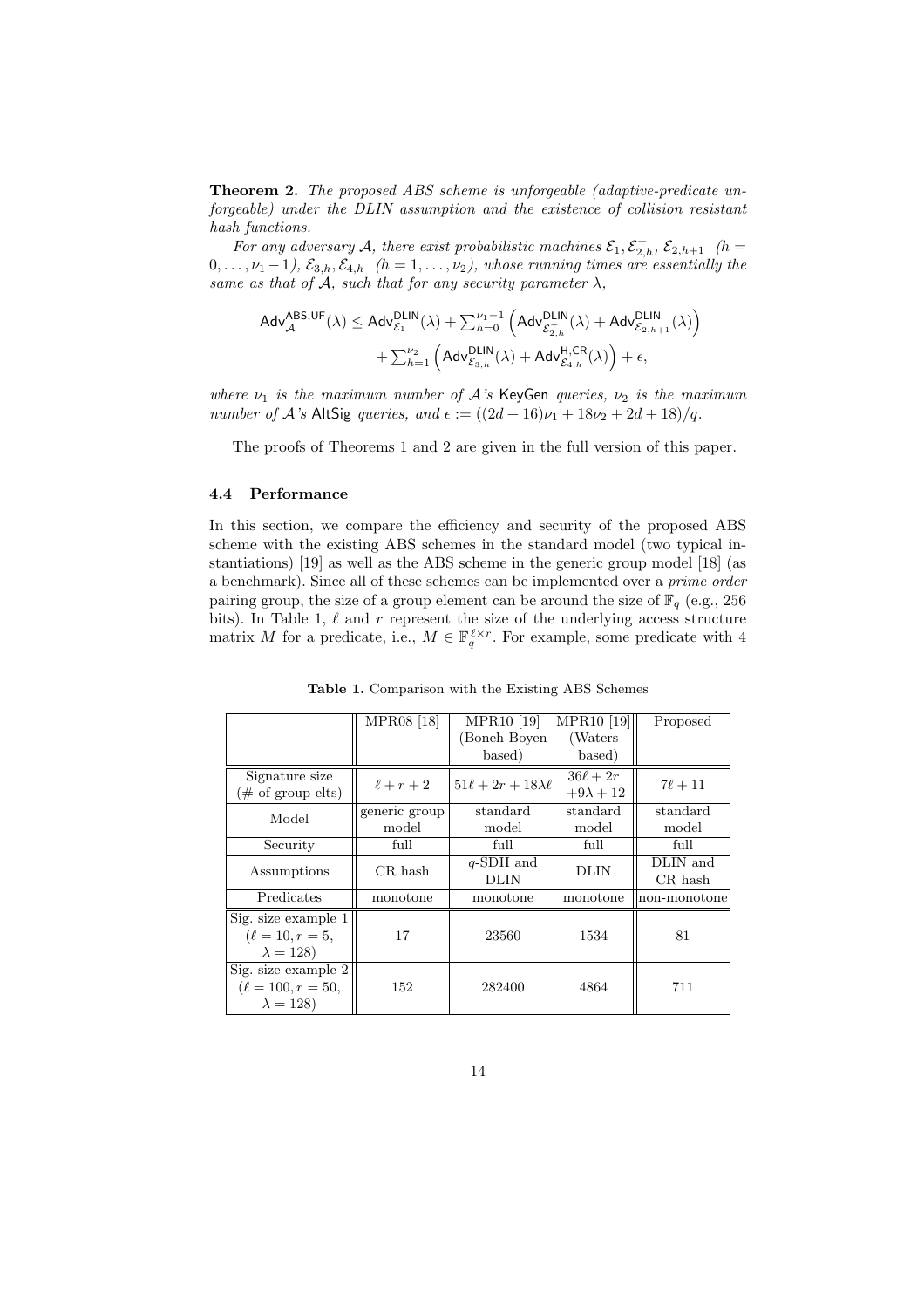AND and 5 OR gates as well as 10 variables may be expressed by a  $10 \times 5$  matrix, and a predicate with 49 AND and 50 OR gates as well as 100 variables may be expressed by a  $100 \times 50$  matrix (see the appendix of [15]).  $\lambda$  is the security parameter (e.g., 128).

# **5 Multi-Authority ABS (MA-ABS)**

#### **5.1 Definitions and Security of MA-ABS**

We follow the model and security definitions of MA-ABS in [18, 19].

**Definition 10 (Multi-Authority ABS : MA-ABS).** *A multi-authority ABS scheme consists of the following algorithms/protocols.*

- TSetup *This is a randomized algorithm. The signature trustee runs algorithm* TSetup(1λ) *which outputs trustee public key* tpk *and trustee secret key* tsk*.*
- UserReg *This is a randomized algorithm. When a user with user id* uid *registers with the signature trustee, the trustee runs* UserReg(tpk, tsk, uid) *which outputs public user-token* token<sub>uid</sub>. The trustee gives token<sub>uid</sub> to the user.
- ASetup *This is a randomized algorithm. Attribute authority* t (1 ≤ t ≤ d) *who wishes to issue attributes runs* ASetup(tpk) *which outputs attribute-authority public key*  $a$ pk<sub>t</sub> *and attribute-authority secret key*  $a$ sk<sub>t</sub>. The *attribute author* $ity, t, \text{ } \text{ }pubits has \text{ } \text{ }apk_t \text{ } \text{ } and \text{ } stores \text{ } \text{ }ask_t.$
- AttrGen *This is a randomized algorithm. When attribute authority* t *issues user* uid *a secret key associated with attribute*  $x_t$ *, first it obtains (from the user) her user-token* token<sub>uid</sub>, and runs token verification algorithm TokenVerify(tpk, uid, token<sub>uid</sub>). If the token is verified, then it runs  $\text{AttrGen}(\text{tpk}, t, \text{ask}_t, \text{token}_{\text{uid}},$  $x_t$ ) *that outputs attribute secret key* usk<sub>t</sub>. The attribute authority gives usk<sub>t</sub> *to the user.*
- Sig *This is a randomized algorithm. A user signs message* m *with claim-predicate*  $(acess$  structure)  $\mathbb{S} := (M, \rho)$ *, only if there is a set of attributes*  $\Gamma$  *such that* S *accepts*  $\Gamma$ *, the user has obtained a set of keys* {usk<sub>t</sub> |  $(t, x_t) \in$ Γ} *from the attribute authorities. Then signature* σ *can be generated using*  $\mathsf{Sig}(\mathsf{tpk},\mathsf{token}_{\mathsf{uid}},\{\mathsf{apk}_t,\mathsf{usk}_t \mid (t,x_t) \in \varGamma\},m,\mathbb{S}), \text{ where } \mathsf{usk}_t \overset{\mathsf{R}}{\leftarrow} \mathsf{AttrGen}(\mathsf{tpk},$  $t$ , ask<sub>t</sub>, token<sub>uid</sub>,  $x_t$ ).
- Ver *To verify signature* σ *on message* m *with claim-predicate (access structure)* S, a user runs  $Ver(tpk, \{apk_t\}, m, S, \sigma)$  *which outputs boolean value* accept := 1 *or* reject := 0.

The definition of perfect privacy for the multi-authority (MA) ABS is essentially the same as that of the single-authority (SA) ABS (Definition 8). The major difference of the unforgeability of MA-ABS and SA-ABS is that adversary A can corrupt an arbitrary subset of attribute authorities provided that adversary  $A$  cannot make a trivial forgery attack. These definitions are given in the full version of this paper.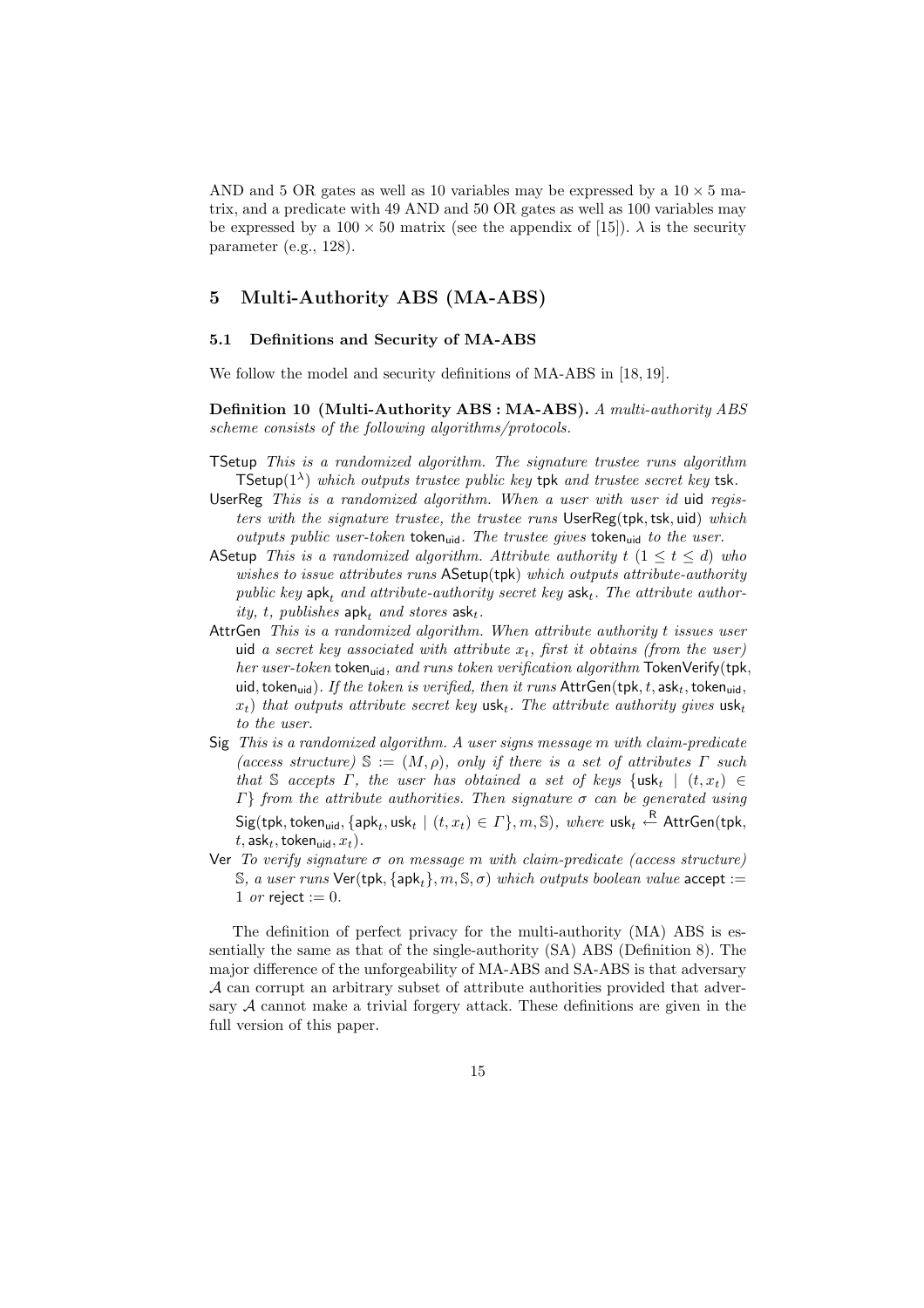#### **5.2 Construction**

The key idea of our construction of MA-ABS scheme is to share  $G_{\mathsf{uid}} := \delta G_1$  as well as  $G_0$  and  $G_1$  among attribute authorities to generate  $\delta \bm{b}_{t,i}^*$  by each authority t. Hence,  $G_0$  and  $G_1$  are included in tpk and  $G_{\text{uid}} := \delta G_1$  is shared with attribute authorities through the user's token token<sub>uid</sub>.

For matrix  $\overline{X} := (\chi_{i,j})_{i,j=1,\dots,N} \in \mathbb{F}_q^{\overline{N} \times N}$  and element *v* in N-dimensional  $\mathbb{V}, X(\boldsymbol{v})$  denotes  $\sum_{i=1,j=1}^{N,N} \chi_{i,j} \phi_{i,j}(\boldsymbol{v})$  using canonical maps  $\{\phi_{i,j}\}\$  (Definition 2). Similarly, for matrix  $(\vartheta_{i,j}) := (X^{-1})^{\mathrm{T}}$ ,  $(X^{-1})^{\mathrm{T}}(\boldsymbol{v}) := \sum_{i=1,j=1}^{N,N} \vartheta_{i,j} \phi_{i,j}(\boldsymbol{v})$ . It holds that  $e(X(\mathbf{x}), (X^{-1})^T(\mathbf{y})) = e(\mathbf{x}, \mathbf{y})$  for any  $\mathbf{x}, \mathbf{y} \in V$ .

Moreover,  $(G_{\text{SIG}}, S, V)$  is a (conventional) unforgeable signature scheme.

 $\mathsf{TSetup}(1^\lambda): \ \ \mathsf{param}_{\mathbb{G}}:=(q,\mathbb{G},\mathbb{G}_T,G,e)\overset{\mathsf{R}}{\leftarrow}\mathcal{G}_{\mathsf{bpg}}(1^\lambda),$  $\mathsf{h}\mathsf{k} \overset{\mathsf{R}}{\leftarrow} \mathsf{K}\mathsf{H}_{\lambda}, \ \ (\mathsf{verk},\mathsf{sigk}) \overset{\mathsf{R}}{\leftarrow} \mathsf{G_{\mathsf{SIG}}}(1^{\lambda}) \ \ N_0 := 4, \ N_{d+1} := 7, \ \ \kappa,\xi \overset{\mathsf{U}}{\leftarrow} \mathbb{F}_q^{\times},$ for  $t = 0, d + 1$ , param<sub>V,  $\Xi = (q, \mathbb{V}_t, \mathbb{G}_T, \mathbb{A}_t, e) := \mathcal{G}_{\text{dnys}}(1^{\lambda}, N_t, \text{param}_G)$ ,</sub>  $X_t := (\chi_{t,i,j})_{i,j} \stackrel{\mathsf{U}}{\leftarrow} GL(N_t, \mathbb{F}_q), \ (\vartheta_{t,i,j})_{i,j} := (X_t^{-1})^{\mathrm{T}},$  $\mathbf{b}_{t,i} := \kappa(\chi_{t,i,1},\ldots,\chi_{t,i,N_t})_{\mathbb{A}_t}, \ \mathbb{B}_t := (\mathbf{b}_{t,1},\ldots,\mathbf{b}_{t,N_t}),$  $\bm{b}^*_{t,i} := \xi(\vartheta_{t,i,1},\ldots,\vartheta_{t,i,N_t})_{\mathbb{A}_t}, \; \mathbb{B}^*_t := (\bm{b}^*_{t,1},\ldots,\bm{b}^*_{t,N_t}),$  $G_0 := \kappa G, \quad G_1 := \xi G, \quad g_T := e(G, G)^{\kappa \xi},$  $\widehat{\mathbb{B}}_0 := (\boldsymbol{b}_{0,1}, \boldsymbol{b}_{0,4}), \widehat{\mathbb{B}}_{d+1} := (\boldsymbol{b}_{d+1,1}, \boldsymbol{b}_{d+1,2}, \boldsymbol{b}_{d+1,7}),$  $\widehat{\mathbb{B}}_{d+1}^* := (\bm{b}^*_{d+1,1}, \bm{b}^*_{d+1,2}, \bm{b}^*_{d+1,5}, \bm{b}^*_{d+1,6}),$  $\mathsf{tsk} := (\boldsymbol{b}^*_{0,1}, \mathsf{sigk}),$  $\mathsf{tpk} := (1^\lambda,\mathsf{hk}, \{\mathsf{param}_{\mathbb{V}_t}, \widehat{\mathbb{B}}_t\}_{t=0,d+1}, \bm{b}^*_{0,3}, \widehat{\mathbb{B}}^*_{d+1}, g_T, G_0, G_1, \mathsf{verk}),$ return (tsk, tpk).  $\mathsf{UserReg}(\mathsf{tpk},\mathsf{tsk},\mathsf{uid}):\ \delta \overset{\mathsf{U}}{\leftarrow}\mathbb{F}_q^\times,\ \ \varphi_0,\varphi_{d+1,1,\iota},\varphi_{d+1,2,\iota} \overset{\mathsf{U}}{\leftarrow}\mathbb{F}_q,\quad G_{\mathsf{uid}}:=\delta G_1,$  $\mathbf{k}_0^* := ( \; \delta, \; 0, \; \varphi_0, \; 0 \; )_{\mathbb{B}^*_0},$  $\mathbf{k}_{d+1,1}^* := ( \delta(1, 0), 0, 0, \varphi_{d+1,1,1}, \varphi_{d+1,1,2}, 0 )_{\mathbb{B}_{d+1}^*},$  $\mathbf{k}_{d+1,2}^* := ( \delta(0, 1), 0, 0, \varphi_{d+1,2,1}, \varphi_{d+1,2,2}, 0 )_{\mathbb{B}_{d+1}^*},$  $\mathsf{usk}_0 := (\mathbf{k}_0^*, \mathbf{k}_{d+1,1}^*, \mathbf{k}_{d+1,2}^*), \ \ \sigma_{\mathsf{uid}} := \mathsf{S}(\mathsf{sigk}, (\mathsf{uid}, G_{\mathsf{uid}})),$ return token<sub>uid</sub> := (uid,  $G_{\text{uid}}, \sigma_{\text{uid}}, \text{usk}_0$ ).  $\mathsf{ASetup}(\mathsf{tpk}): \ \bm{u}_{j,i} := (0^{i-1}, \ G_j, \ 0^{7-i}) \text{ for } j\!=\!0,1; i\!=\!1,..,7, \ X_t \overset{\sf U}{\leftarrow} GL(7,\mathbb{F}_q),$  $\mathbb{B}_t := (\boldsymbol{b}_{t,i})_{i=1,\ldots,7} := (X_t(\boldsymbol{u}_{0,1}), \ldots, X_t(\boldsymbol{u}_{0,7})),$  $\mathbb{B}_t^* := (\boldsymbol{b}_{t,i}^*)_{i=1,...,7} := ((X_t^{-1})^{\rm T}(\boldsymbol{u}_{1,1}),\ldots,(X_t^{-1})^{\rm T}(\boldsymbol{u}_{1,7})),$  $\widehat{\mathbb{B}}_t := (\bm{b}_{t,1}, \bm{b}_{t,2}, \bm{b}_{t,7}), \quad \widehat{\mathbb{B}}_t^* := (\bm{b}_{t,1}^*, \bm{b}_{t,2}^*, \bm{b}_{t,5}^*, \bm{b}_{t,6}^*),$  $\text{return} \ \ (\textsf{ask}_t := X_t, \ \textsf{apk}_t := (\widehat{\mathbb{B}}_t, \widehat{\mathbb{B}}_t^*) ).$ TokenVerify(tpk, uid, token<sub>uid</sub>) holds iff  $V(\text{verk}, (\text{uid}, G_{\text{uid}}), \sigma_{\text{uid}})=1$ .  $\mathsf{AttrGen}(\mathsf{tpk}, t, \mathsf{ask}_t, \mathsf{token}_{\mathsf{uid}}, x_t \in \mathbb{F}_q) : \; \; \varphi_{t,1}, \varphi_{t,2} \overset{\mathsf{U}}{\leftarrow} \mathbb{F}_q,$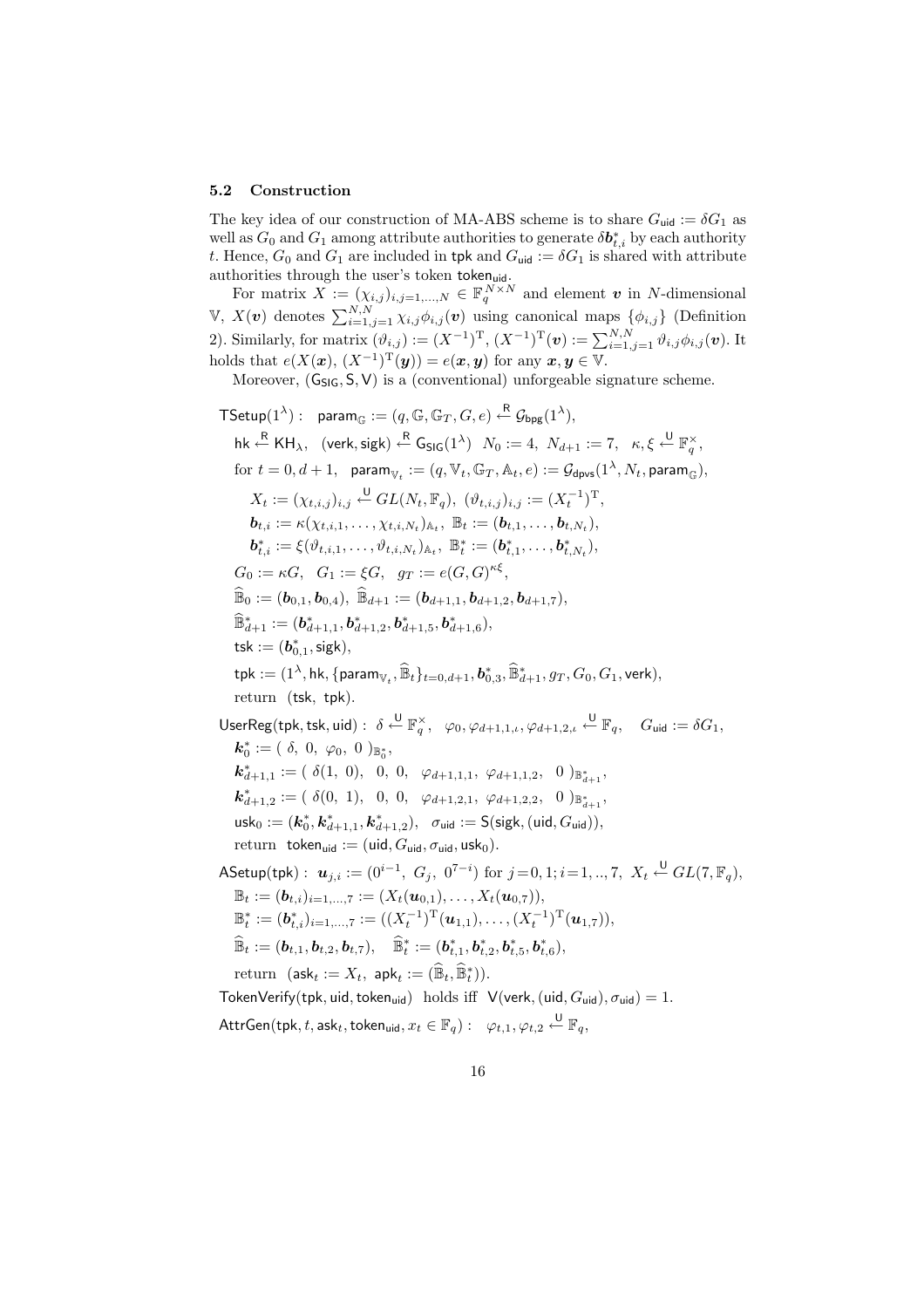$$
\mathbf{k}_{t}^{*} := (X_{t}^{-1})^{\mathrm{T}}((G_{\text{uid}}, x_{t}G_{\text{uid}}, 0, 0, \varphi_{t,1}G_{1}, \varphi_{t,2}G_{1}, 0)),
$$
  
that is,  $\mathbf{k}_{t}^{*} = (\delta, \delta x_{t}, 0, 0, \varphi_{t,1}, \varphi_{t,2}, 0)_{\mathbb{B}_{t}^{*}},$   
return usk<sub>t</sub> :=  $\mathbf{k}_{t}^{*}$ .

 $\mathsf{Sig}(\mathsf{tpk},\ \mathsf{token}_\mathsf{uid}, \{\mathsf{apk}_t, \mathsf{usk}_t \overset{\mathsf{R}}{\leftarrow} \mathsf{AttrGen}(\mathsf{tpk}, t, \mathsf{ask}_t, \mathsf{token}_\mathsf{uid}, x_t) \ \mid \ (t, x_t) \in \varGamma\},$  $m, \mathbb{S} := (M, \rho)$  and  $\mathsf{Ver}(\mathsf{tpk}, \ \{\mathsf{apk}_t\}_{t=1,\dots,d}, \ m, \ \mathbb{S} := (M, \rho), \overrightarrow{s}^*)$  are essentially the same as those in Section 4.2.

#### **5.3 Security**

**Theorem 3.** *The proposed MA-ABS scheme is perfectly private.*

**Theorem 4.** *The proposed MA-ABS scheme is unforgeable (adaptive-predicate unforgeable) under the DLIN assumption and the existence of collision resistant hash functions.*

For any adversary A, there exist probabilistic machines  $\mathcal{E}_1, \mathcal{E}_{2,h}^+, \mathcal{E}_{2,h+1}$  (h =  $(0,\ldots,\nu_1-1),\,\mathcal{E}_{3,h},\mathcal{E}_{4,h}$   $(h=1,\ldots,\nu_2),$  whose running times are essentially the *same as that of*  $\mathcal{A}$ *, such that for any security parameter*  $\lambda$ *,* 

$$
\begin{aligned} \mathsf{Adv}_{\mathcal{A}}^{\mathsf{MA}\text{-}\mathsf{ABS},\mathsf{UF}}(\lambda) & \leq \mathsf{Adv}_{\mathcal{E}_1}^{\mathsf{DLIN}}(\lambda) + \textstyle \sum_{h=0}^{\nu_1-1} \left( \mathsf{Adv}_{\mathcal{E}_{2,h}^+}^{\mathsf{DLIN}}(\lambda) + \mathsf{Adv}_{\mathcal{E}_2,h+1}^{\mathsf{DLIN}}(\lambda) \right) \\ & + \textstyle \sum_{h=1}^{\nu_2} \left( \mathsf{Adv}_{\mathcal{E}_{3,h}}^{\mathsf{DLIN}}(\lambda) + \mathsf{Adv}_{\mathcal{E}_{4,h}}^{\mathsf{H},\mathsf{CR}}(\lambda) \right) + \epsilon, \end{aligned}
$$

*where*  $\nu_1$  *is the maximum number of*  $A$ 's UserReg *queries*,  $\nu_2$  *is the maximum number of A*'s AltSig *queries, and*  $\epsilon := ((2d + 16)\nu_1 + 18\nu_2 + 2d + 18)/q$ .

The proofs of Theorems 3 and 4 are given in the full version of this paper.

# **References**

- 1. Beimel, A., Secure schemes for secret sharing and key distribution. PhD Thesis, Israel Institute of Technology, Technion, Haifa, Israel (1996)
- 2. Belenkiy, M., Camenisch, J., Chase, M., Kohlweiss, M., Lysyanskaya, A., Shacham, H.: Randomizable proofs and delegatable anonymous credentials. In: Halevi, S. (ed.) CRYPTO 2009. LNCS, vol. 5677, pp. 108–125. Springer Heidelberg (2009)
- 3. Belenkiy, M., Chase, M., Kohlweiss, M., Lysyanskaya, A.: P-signatures and noninteractive anonymous credentials. In: Canetti, R. (ed.) TCC 2008. LNCS, vol. 4948, pp. 356–374. Springer Heidelberg (2008)
- 4. Boyen, X.: Mesh signatures. In: Naor, M. (ed.) EUROCRYPT 2007, LNCS, vol. 4515, pp. 210–227. Springer Heidelberg (2007)
- 5. Camenisch, J., Groß, T.: Efficient attributes for anonymous credentials. In: CCS 2008. pp.345–356. ACM (2008)
- 6. Camenisch, J., Lysyanskaya, A.: An efficient system for non-transferable anonymous credentials with optinal anonymity revocation. In: Pfitzmann, B. (ed.) EU-ROCRYPT 2001. LNCS, vol. 2045, pp. 93–118. Springer Heidelberg (2001)
- 7. Camenisch, J., Lysyanskaya, A.: Signature schemes and anonymous credentials from bilinear maps. In: Franklin, M.K. (ed.) CRYPTO 2004. LNCS, vol. 3152, pp. 56–72. Springer Heidelberg (2004)